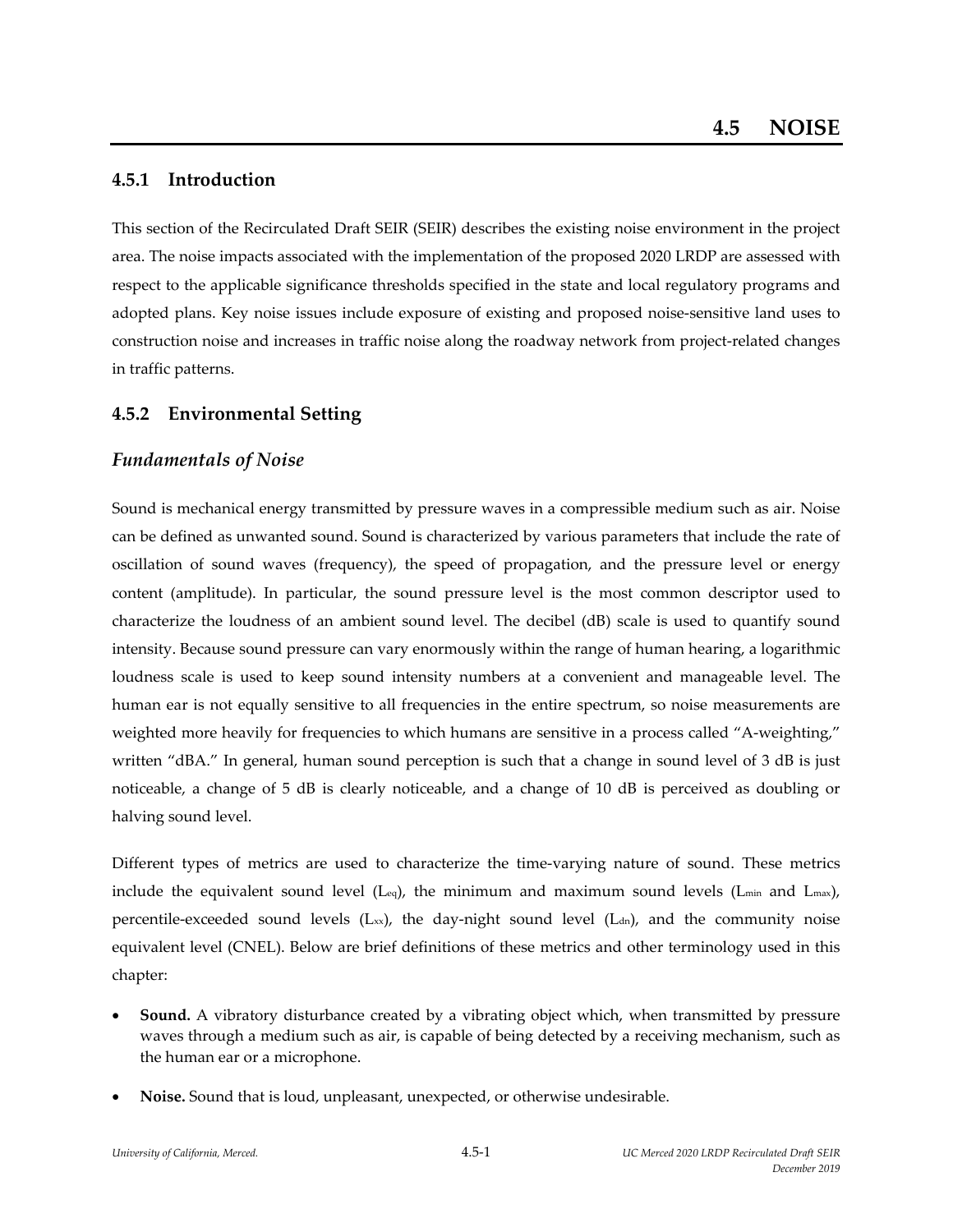- **Decibel (dB).** A unitless measure of sound on a logarithmic scale, which indicates the squared ratio of sound pressure amplitude to a reference sound pressure amplitude. The reference pressure is 20 micro‐pascals.
- **A‐Weighted Decibel (dBA).** An overall frequency‐weighted sound level in decibels that approximates the frequency response of the human ear.
- **Maximum Sound Level (Lmax).** The maximum sound level measured during the measurement period.
- **Minimum Sound Level (Lmin).** The minimum sound level measured during the measurement period.
- **Equivalent Sound Level (Leq).** The equivalent steady state sound level that in a stated period of time would contain the same acoustical energy.
- **Day-Night Level (L<sub>dn</sub>).** The energy average of the A-weighted sound levels occurring during a 24-hour period, with 10 dB added to the A-weighted sound levels occurring during the period from 10:00 PM to 7:00 AM.
- **Community Noise Equivalent Level (CNEL).** The energy average of the A‐weighted sound levels occurring during a 24‐hour period with 5 dB added to the A‐weighted sound levels occurring during the period from 7:00 PM to 10:00 PM and 10 dB added to the A-weighted sound levels occurring during the period from 10:00 PM to 7:00 AM.

 $L<sub>dn</sub>$  and CNEL values differ by less than 1 dB. As a matter of practice,  $L<sub>dn</sub>$  and CNEL values are considered to be equivalent and are treated as such in this noise assessment.

# *Existing Conditions*

The campus is located in eastern Merced County, east of Lake Yosemite and Lake Road, approximately 2 miles northeast of the corporate limits of the City of Merced, California. The Regents approved the establishment of the new campus on the site in 2002 and following the completion of the first set of campus facilities, the campus was inaugurated in 2005. Since then, campus development has continued, and new facilities are currently under construction as part of the 2020 Project which would allow the campus to accommodate an enrollment level of about 10,000 students.

Other than campus development and ongoing construction, the project site is largely undeveloped and no major fixed noise sources exist on the site. Noise sources include traffic on local roadways and noise from agricultural operations. Noise-sensitive receptors in the vicinity of the project site include a few residences located along the east side of Lake Road and Bellevue Avenue to the south of the project site.

#### **Roadways and Freeways**

No heavily traveled roads or freeways are within the vicinity of the campus. State Route (SR) 99, SR 59, and SR 140 are all located about 2.5 miles or further from the campus site and do not affect noise levels in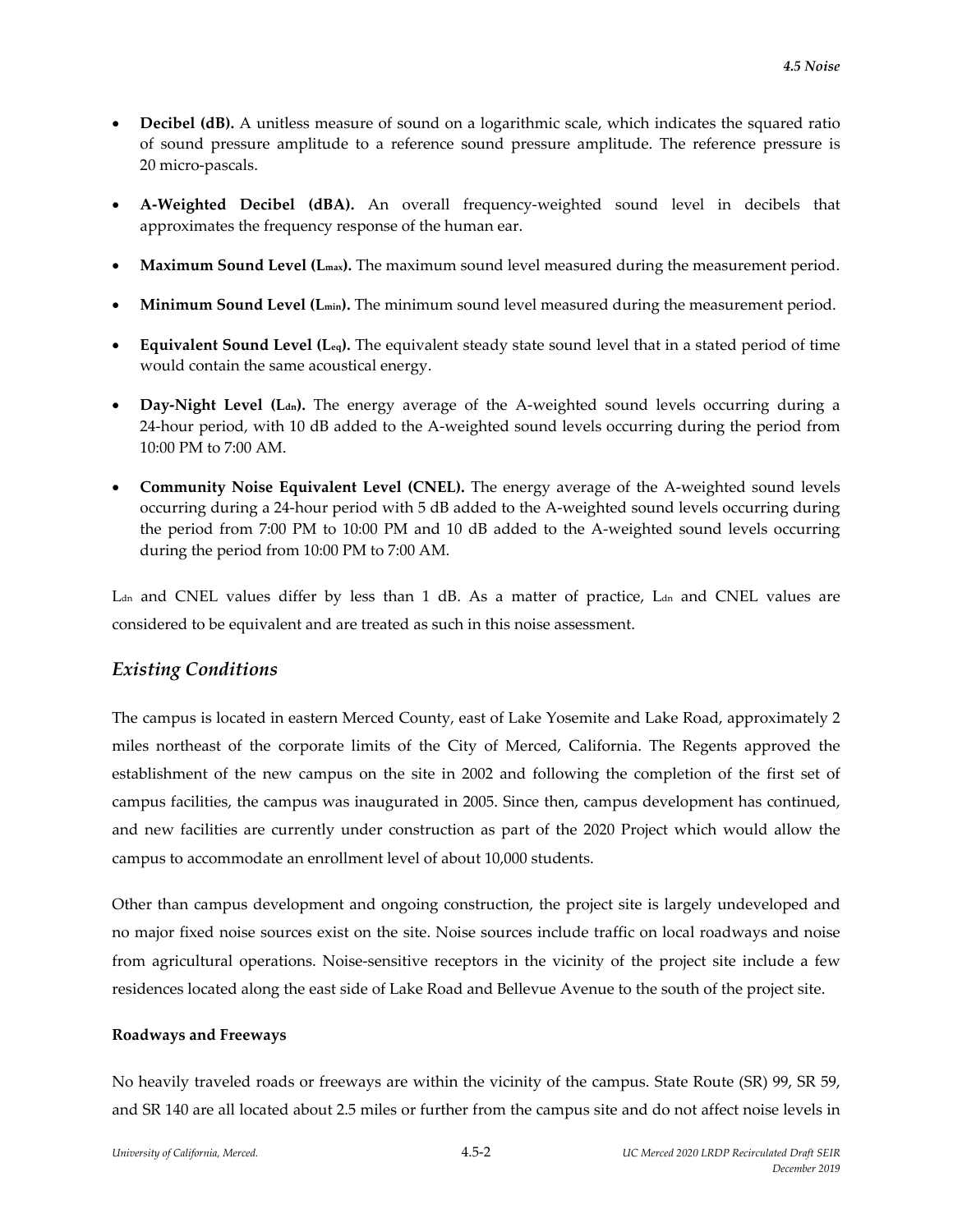the project area. Nearby roadways tend to be light to moderately traveled, at moderate vehicle speeds, and do not handle large volumes of heavy-duty trucks or buses. As such, while motor vehicle traffic causes noise within the project area and tends to be the primary noise source in locations adjacent to traveled roadways, the resulting noise levels are not excessive.

The existing ambient noise levels were estimated for the segments of the two main roads leading to campus, Lake and Bellevue Roads, based on average daily trips provided in the traffic study for this project. The traffic noise was modeled using the Federal Highway Administration Highway (FHWA) Highway Noise Prediction Model (FHWA‐RD‐77‐108). The highest traffic volumes during either the AM or PM peak hour were used as inputs to the model. The estimated ambient roadway noise levels are presented in **Table 4.5‐1, Existing Roadway Modeled Noise Levels**. As shown, the modeled roadway noise level on Lake Road adjacent to the campus is 59.7 dB(A) CNEL at 75 feet while the modeled roadway noise level on Bellevue Road leading to the campus is 60.5 dB(A) CNEL at 75 feet. It is noted that noise levels along these roadways are likely slightly higher than these modeled levels due to the contribution of noise from other non-roadway noise sources. However, traffic is the dominant noise source in the area.

**Table 4.5‐1 Existing Roadway Modeled Noise Levels**

| <b>CNEL</b> | Distance to Noise Contour <sup>a</sup> |                |         |
|-------------|----------------------------------------|----------------|---------|
| at 75 Feet  | <b>70 CNEL</b>                         | <b>65 CNEL</b> | 60 CNEL |
|             |                                        |                |         |
| 59.7        | $-$ b                                  | $-$ b          | $-$ b   |
| 59.5        | $\_b$                                  | $-$ b          |         |
|             |                                        |                |         |
| 60.5        | $-b$                                   | $-$ b          | 81      |
| 60.5        | $-b$                                   | $\_b$          | 81      |
|             |                                        |                |         |

*Source: Impact Sciences. Model results are contained in Appendix 4.5.*

<sup>a</sup> Distances are in feet from roadway centerline. The identified noise level at 75 feet from the roadway centerline is for reference purposes only as a point from which to calculate the noise contour distances. It does not reflect an actual *building location or potential impact location.*

*<sup>b</sup> Noise contour is located within the roadway right‐of‐way.*

### **Railroad Traffic**

The Burlington Northern/Santa Fe (BNSF) Railroad main line passes through the City of Merced and is approximately 2.5 miles to the south of the project site. This rail line carries frequent north‐south freight train traffic and daily Amtrak passenger trains. Because the railroad is sufficiently distant from the project area, noise from railroad traffic does not affect ambient noise levels on the campus.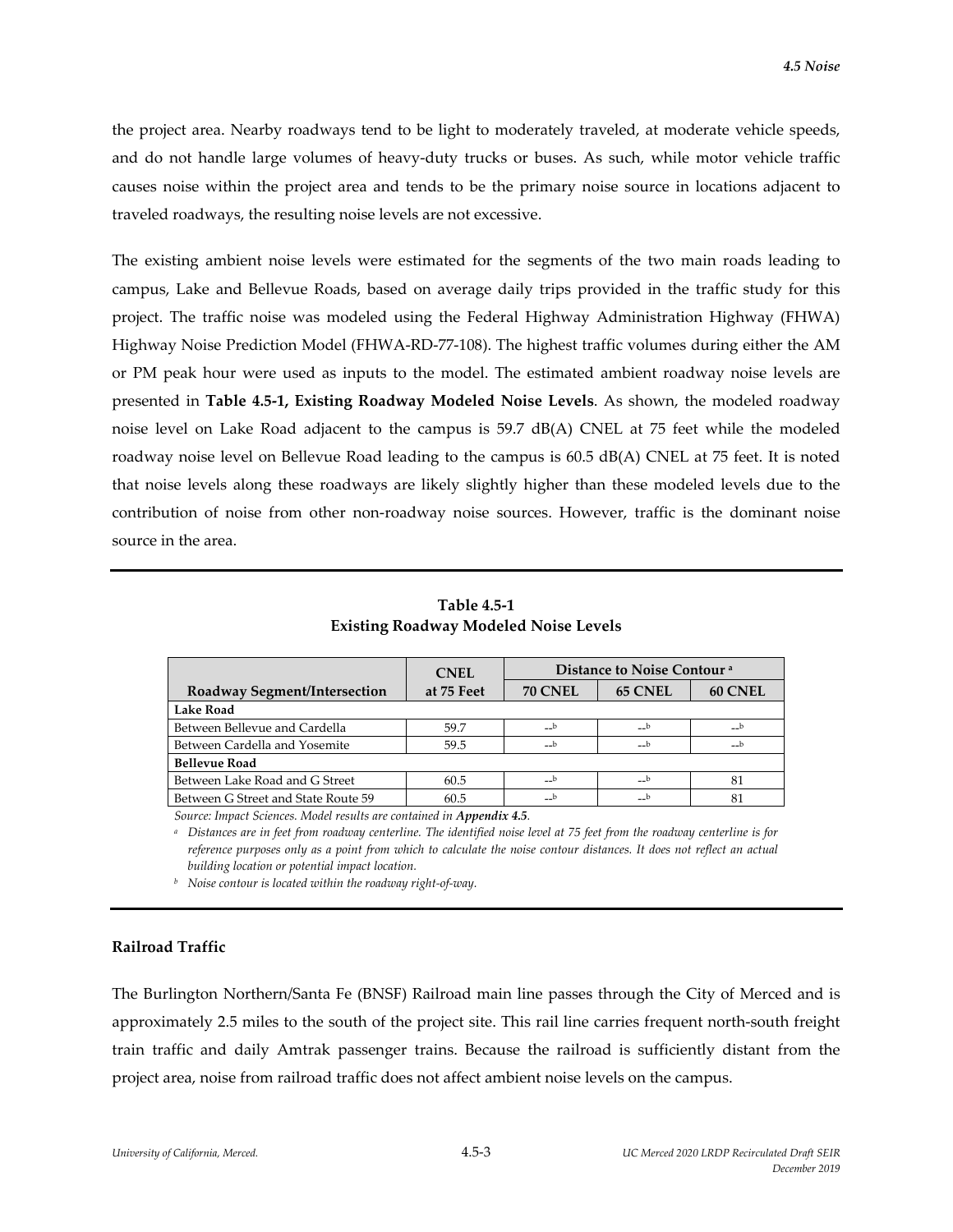#### **Aircraft Overflights**

The Merced Municipal Airport is approximately 7 miles to the southwest of the campus, and Castle Airport (the former Castle Air Force Base) is approximately 6 miles to the west. While noise from aircraft overflights is occasionally perceptible on the campus, it does not substantially affect the noise environment. A review of the County's Noise Element indicates that the 65 dBA L<sub>dn</sub> noise contours associated with the airports in the region do not encompass or include any portion of the campus.

A private airstrip is located approximately 1.8 miles southeast of the built portion of the campus. The airstrip is used by planes involved in agriculture operations (e.g., fertilizing, seeding, and baiting). As the airstrip does not support commercial flights and is used for a limited number of agricultural flights, it is not anticipated that the airstrip would alter the ambient noise levels at or near the campus.

#### **Stationary and Area Sources**

Stationary and area noise sources include common building or home mechanical equipment, such as air conditioners, ventilation systems, or pool pumps, and industrial or agricultural operations. These noise sources become a concern when they are in close proximity to land uses where people would be noisesensitive. No industrial or manufacturing facilities are located on the campus; however, some agricultural-related operations and land maintenance activities cause occasional, daytime noise within the southern portion of the campus (e.g., noise from farm equipment, crop‐dusting, etc.). To the northwest of the campus, the Lake Yosemite facilities provide recreational boating opportunities, which generate noise primarily during the daytime hours of the warmer months.

## **4.5.3 Regulatory Considerations**

#### *State Regulations*

The pertinent State of California regulations are contained in the California Code of Regulations (CCR). Title 24 "Noise Insulation Standards" establish the acceptable interior community noise level for multifamily dwellings (and may be extended by local legislative action to include single‐family dwellings). Section 65302(f) of the CCR establishes the requirement that local land use planning jurisdictions prepare a General Plan. The Noise Element is a mandatory component of the General Plan. It includes general community noise guidelines developed by the California Department of Health Services and specific planning guidelines for noise/land use compatibility developed by the local jurisdiction. The state guidelines recommend that the local jurisdiction consider adopting a local nuisance noise control ordinance.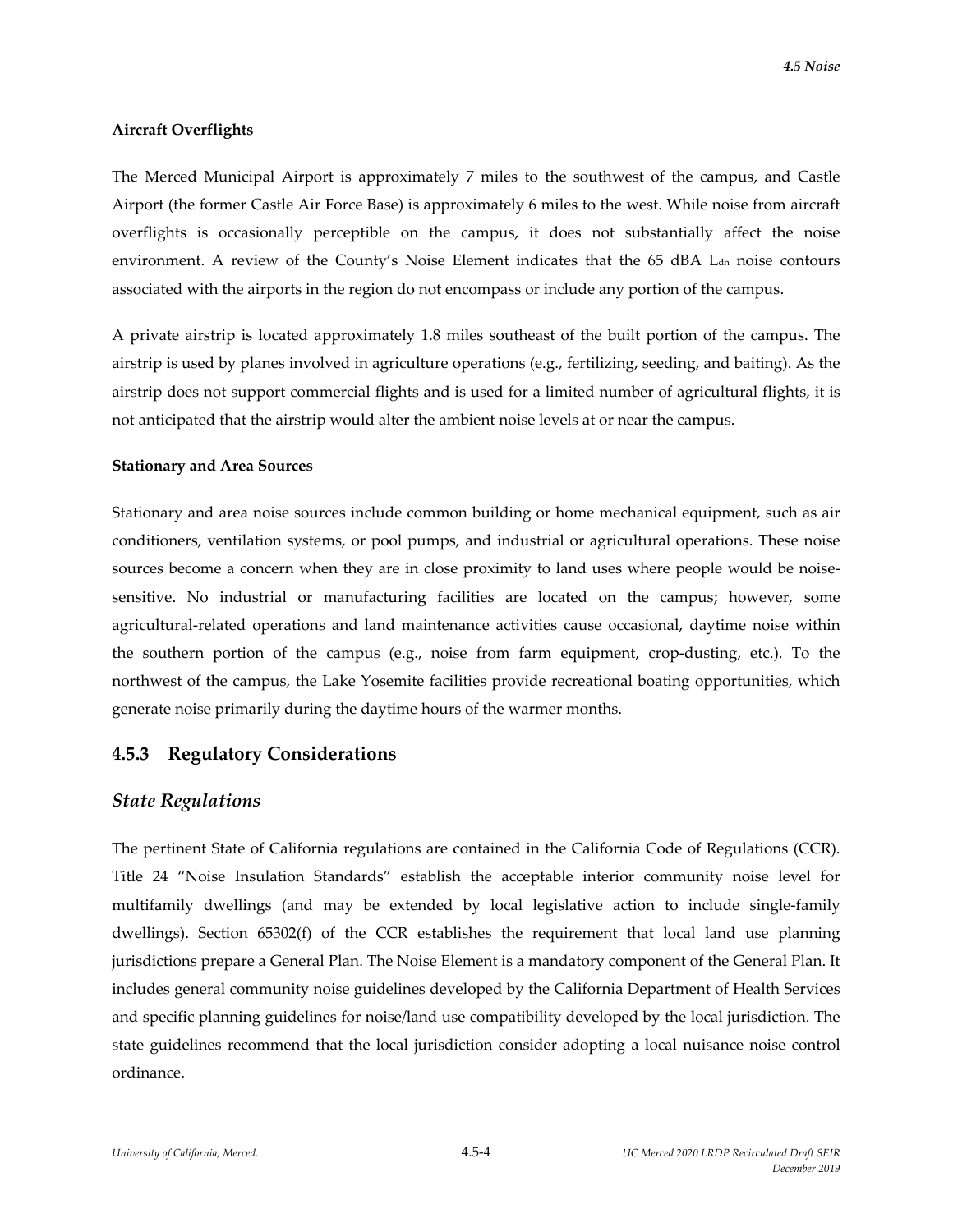The California Department of Health Services has developed guidelines (1987) for community noise acceptability for use by local agencies. Selected relevant levels are the following:

- CNEL below 60 dBA—normally acceptable for low‐density residential use.
- CNEL of 55 to 70 dBA—conditionally acceptable for low‐density residential use.
- CNEL below 65 dBA—normally acceptable for high‐density residential use.
- CNEL of 60 to 70 dBA—conditionally acceptable for high‐density residential, transient lodging, churches, educational and medical facilities.
- CNEL below 70 dBA—normally acceptable for playgrounds, neighborhood parks.

"Normally acceptable" is defined as satisfactory for the specified land use, assuming that normal conventional construction is used in buildings. "Conditionally acceptable" may require some additional noise attenuation or special study. Under most of these land use categories, overlapping ranges of acceptability and unacceptability are presented, leaving some ambiguity in areas where noise levels fall within the overlapping range.

The State of California additionally regulates the noise emission levels of licensed motor vehicles traveling on public thoroughfares, sets noise emission limits for certain off‐road vehicles and watercraft, and sets required sound levels for light-rail transit vehicle warning signals. The extensive state regulations pertaining to worker noise exposure are for the most part applicable only to the construction phase of any project.

## *Local Plans and Policies*

Pursuant to the University of California's constitutional autonomy, development and uses on property owned or controlled by the University that are in furtherance of the University's educational purposes are not subject to local land use regulation, including general plans and zoning. However, the University seeks to cooperate with the local jurisdictions to reduce any physical consequences of potential land use conflicts to the extent feasible.

The campus is located in unincorporated Merced County. Some of the existing noise-sensitive receptors along Bellevue and Lake Roads that lead to the campus and could be affected by project traffic related noise increases are located in unincorporated Merced County. Therefore, Merced County noise regulations are pertinent and are summarized below.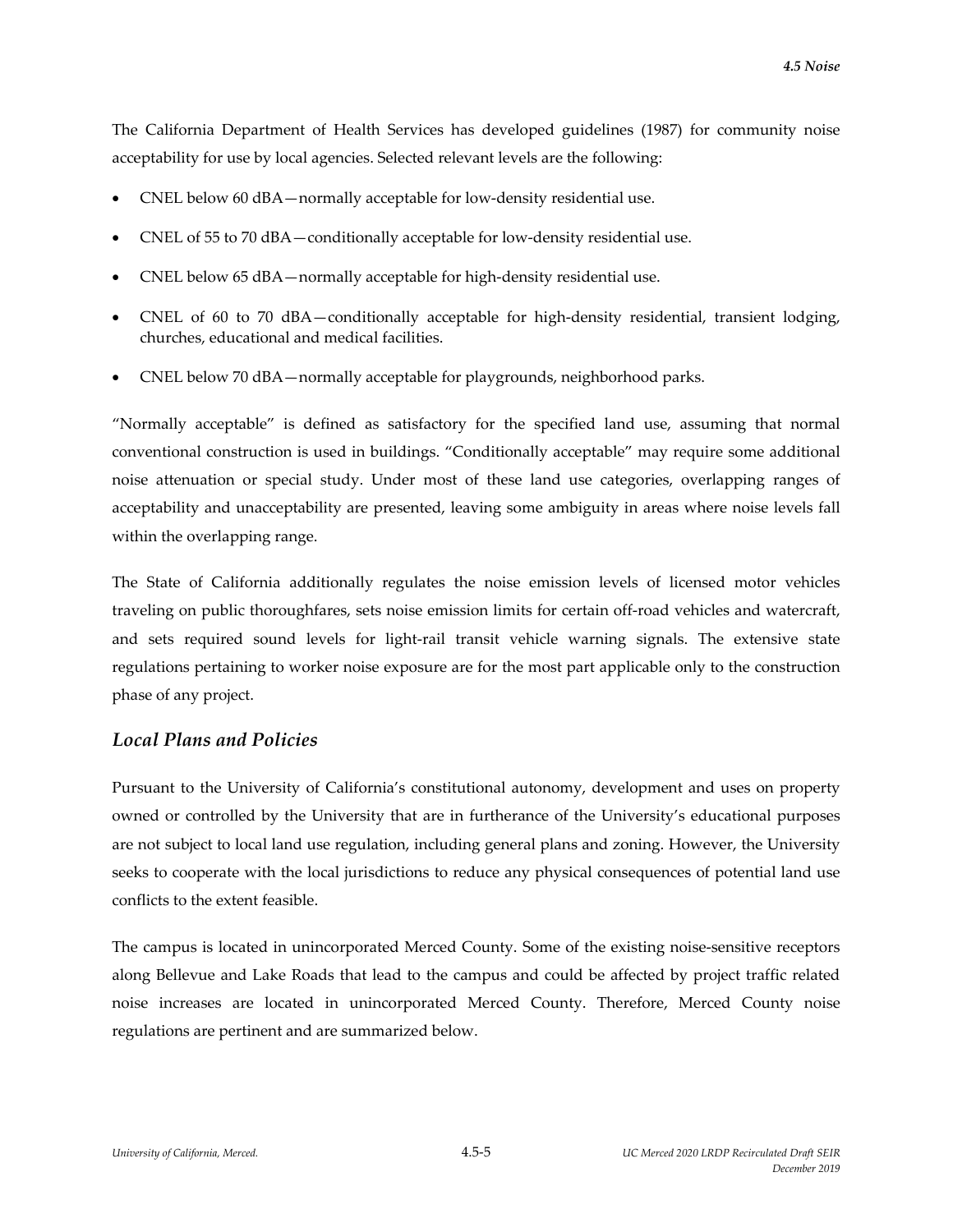### **Merced County**

Noise is addressed in Chapter IV (Noise) of the Year 2000 Merced County General Plan. Chapter IV, Section C, sets forth goals, objectives, policies, and implementation guidelines to assure land use compatibility with respect to noise. Among these objectives is that citizens of the county are not significantly impacted by excessive noise levels. New residential land uses and projects should be located where noise will not exceed an existing or projected future exterior noise level standard of 65 dBA L<sub>dn</sub>, and an interior noise level standard of 45 dBA Ldn.

The Merced County Zoning Code requires that no use shall create any disturbing ground vibration, heat, glare, and electrical disturbances based on typical human reaction beyond the boundaries of the site (Merced County Code Chapter 18.41.090).

Construction activity is exempt from the sound level limitations specified in the Noise Control Code, provided that all construction in or adjacent to urban areas is limited to the daytime hours between 7:00 AM and 6:00 PM, and all construction equipment is properly muffled and maintained. For construction occurring outside of these hours, the Code limits maximum noise levels from construction to 75 dBA L<sub>max</sub> at any residential property or 80 dBA L<sub>max</sub> at any non-residential property. The L<sub>dn</sub> limit would not be applicable in this case because it is a day-night average noise level and the daytime construction activities would be considered exempt. The Code also specifies that no person shall generate a sound level that exceeds the background sound level by more than 10 dBA Leq between the hours of 6:00 PM and 10:00 PM, or by more than 5 dBA Leq between the hours of 10:00 PM and 7:00 AM.

The Code also limits the hourly average sound level not to be more than 10 dBA L<sub>eq</sub> above the ambient sound level between the hours of 6:00 PM and 10:00 PM, or an hourly sound level more than 5 dBA L<sub>eq</sub> above the ambient sound level between the hours of 10:00 PM and 7:00 AM.

# **4.5.4 Impacts and Mitigation Measures**

# *Significance Criteria*

This SEIR uses significance criteria derived from Appendix G of the *State CEQA Guidelines*. For the purpose of this SEIR, impacts related to noise would be significant if implementation of the 2020 LRDP would result in:

- Generation of a substantial temporary or permanent increase in ambient noise levels in the vicinity of the project in excess of standards established in a local general plan or noise ordinance or applicable standards of other agencies; or
- Generation of excessive ground borne vibration or ground borne noise levels.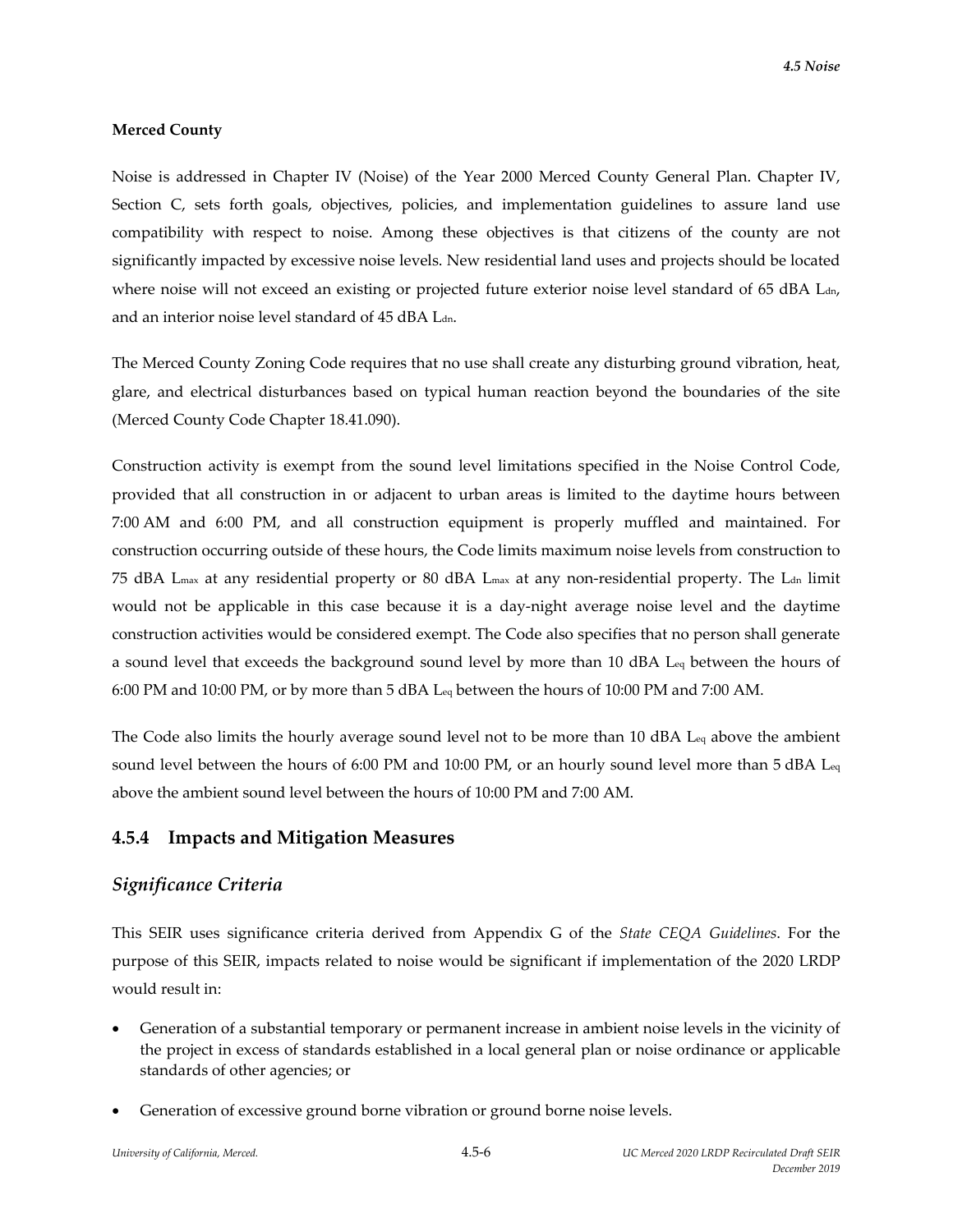### **Noise Standards and Thresholds used for Impact Evaluation**

The areas surrounding the campus are in unincorporated Merced County. Although the University is not subject to local standards and ordinances, the University has elected to use the County's noise standards and construction noise ordinance to evaluate the potential for campus development under the proposed LRDP to adversely affect ambient noise levels in the vicinity of the campus, as set forth below.

## *Operational Noise*

The Merced County standard for residential land uses is  $65$  dBA  $L<sub>dn</sub>$  for exterior noise levels and 45 dBA Ldn for interior noise levels. For purposes of evaluating the significance of the project's operational noise impacts, the following numeric thresholds were used:

- An increase in noise which causes the thresholds (65 dBA  $L<sub>dn</sub>$  for residential) to be exceeded and the project results in an increase in noise of 3 dBA or more;
- An increase of 3 dBA where the resulting outdoor noise levels with the project are above the thresholds (65 dBA Ldn for residential);
- An increase of 5 dBA, where the noise levels without the project are 50 to 65 dBA  $L<sub>dn</sub>$  for residential uses and the increase in noise from the project does not cause the significance thresholds to be exceeded; or
- An increase of 10 dBA, where noise levels without the project are less than 50 dBA  $L<sub>dn</sub>$  for residential uses.

#### *Construction Noise*

Merced County exempts noise from construction activity from the sound level limits, provided that all construction in or adjacent to urban areas is limited to the hours between 7:00 AM and 6:00 PM, and all construction equipment is properly muffled and maintained. County Ordinance 10.60.0303 applies to construction occurring outside of these hours. The following ordinance thresholds were used to evaluate the significance of the construction noise impacts:

- Construction occurring between the hours of 7:00 AM and 6:00 PM would result in a less than significant noise impact.
- Construction occurring between the hours of 6:00 PM and 10:00 PM would result in a significant construction noise impact if maximum noise levels exceed 75 dBA Lmax at any residential property or 80 dBA Lmax at any non‐residential property or if construction activities result in a sound level that is more than 10 dB Leq above the ambient sound level.
- Construction occurring between the hours of 10:00 PM and 7:00 AM would result in a significant construction noise impact if maximum noise levels exceed 75 dBA Lmax at any residential property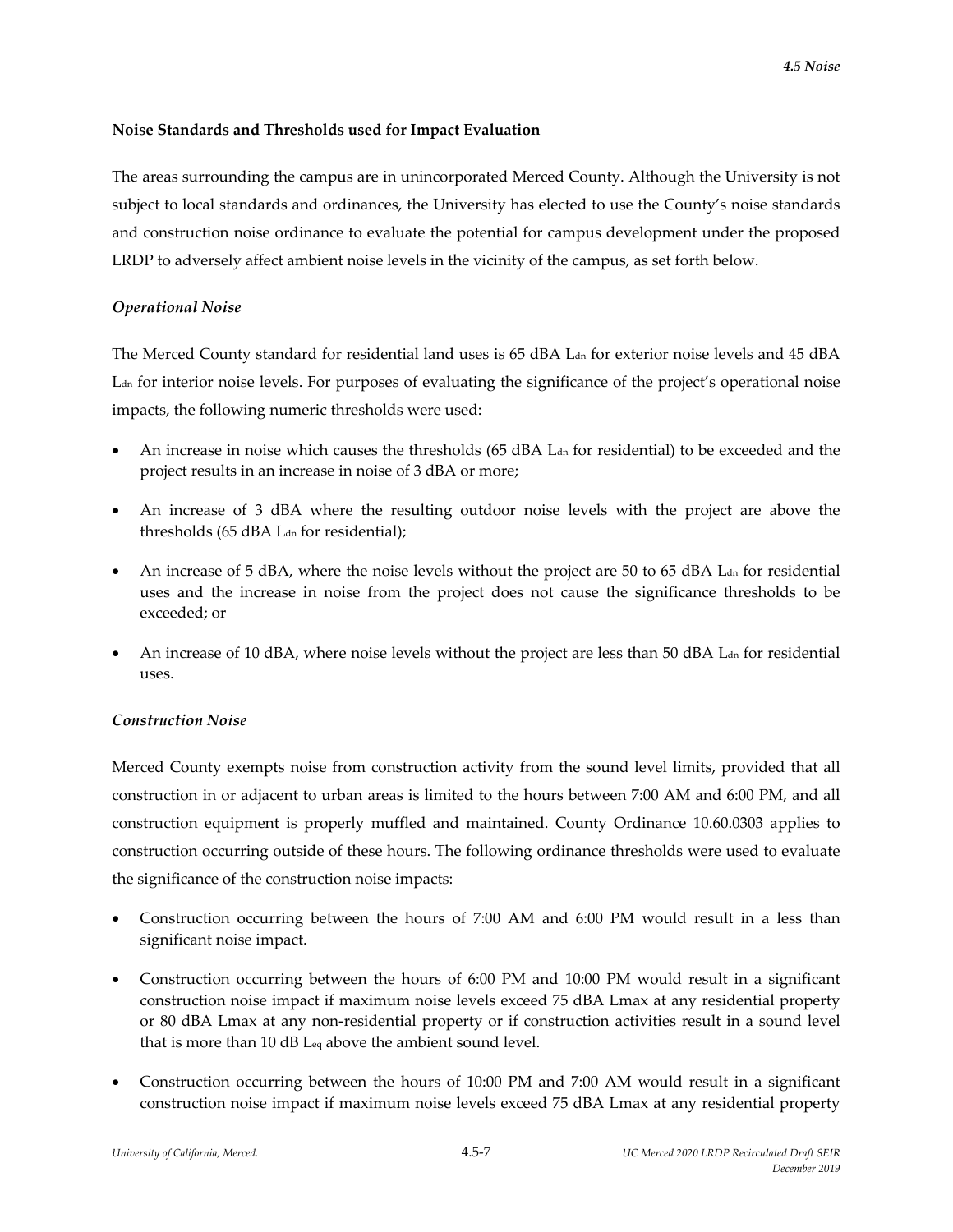or 80 dBA Lmax at any non‐residential property or if construction activities result in a sound level that is more than 5 dB Leq above the ambient sound level.

### *Issues Not Discussed Further*

The following CEQA checklist issue is not evaluated further in this SEIR because it is adequately addressed in the 2009 LRDP EIS/EIR.

 For a project located within the vicinity of a private airstrip or an airport land use plan area or, where such a plan has not been adopted, within 2 miles of a public airport or public use airport and expose people residing or working in the project area to excessive noise levels.

Impacts related to the exposure of people residing or working in the project area to excessive noise levels from the operation of a public airport or a private airstrip were evaluated in the 2009 LRDP EIS/EIR. The campus is located approximately 7 miles to the northeast of the Merced Regional Airport and Castle Airport is approximately 6 miles to the west. Given these distances, noise generated by aircraft operations at these facilities would not expose receptors on the campus to excessive noise levels. A private airstrip is located approximately 1.8 miles southeast of the built portion of the campus. The airstrip is used by aircraft involved in agriculture operations (e.g., fertilizing, seeding, and baiting). As the airstrip does not support commercial flights and is used for a limited number of agricultural flights, it is not anticipated that the airstrip would alter the ambient noise levels at or near the campus. This impact is adequately addressed in the 2009 LRDP EIS/EIR.

### *Methodology*

The primary noise issues associated with campus development under the 2020 LRDP are the exposure of existing and proposed noise‐sensitive land uses to short‐term construction activities and noise from project-related traffic and changes in traffic patterns (long term). Secondarily, noise would also be generated by daily activities on the campus, such as noise from landscaping, mechanical equipment, recreational activities, and parking lot activities, and from special events at the campus, that could affect nearby receptors.

As noted above, existing noise levels along the two main roadways that serve the campus were estimated based on traffic noise modeling conducted using traffic data developed for this SEIR. To estimate both existing and future traffic noise levels with the addition of traffic related to the campus, the Federal Highway Administration (FHWA) Traffic Noise Model (TNM v 2.5) was used. Noise modeling assumed soft ground type and did not take any shielding from barriers, structures, or terrain into account. Traffic noise was estimated for the following scenarios: Existing, 2030 No Project, 2030 with Proposed Project, 2035 No Project, and 2035 with Proposed Project. AADT traffic volumes, traffic speeds, and vehicle mix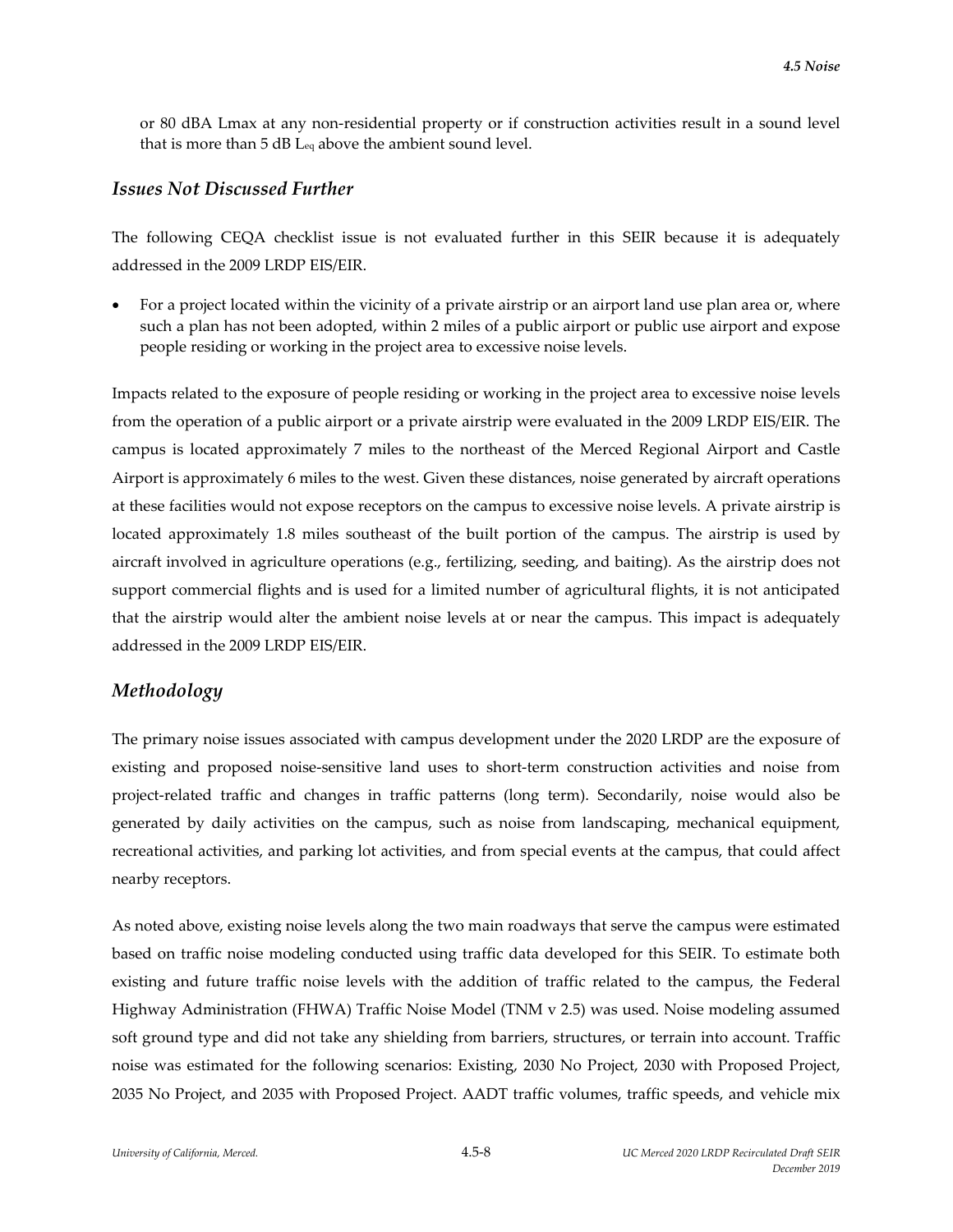(percentages of automobiles, buses, medium trucks, and heavy trucks) were provided by the transportation consultant for input into the traffic noise model.

### **4.5.5 LRDP Impacts and Mitigation Measures**

# **LRDP Impact NOI‐1: Implementation of the 2020 LRDP would not substantially increase ambient traffic noise levels at existing off‐site noise‐sensitive uses. (***Less than Significant)*

The 2009 LRDP EIS/EIR analyzed the potential for campus development under the 2009 LRDP to result in substantial traffic noise impacts on sensitive receptors located along roadways that would experience increases in campus‐related traffic. That analysis, which was presented under Impact NOI‐1, showed that the increase in traffic due to the 25,000 student Campus and adjacent University Community would add a substantial amount of traffic to Cardella and Kibby Roads such that traffic noise along these roads would increase by 5 dBA and a significant noise impact would result to receptors along those roadways. Traffic noise impacts along all other study roadways were found to be less than significant.

As noted in **Section 3.0, Project Description**, UC Merced is now expected to grow at a slower pace than originally anticipated, such that by 2030, the enrollment level is expected to be 15,000 students, and the faculty and staff projection for 2030 is also substantially lower than previously projected and analyzed in the 2009 LRDP EIS/EIR. Additionally, while a University Community to house the campus‐related population was envisioned in the 2009 LRDP EIS/EIR, such a community has not developed near the campus and it is not foreseeable that such a community would develop within the timeframe of the 2020 LRDP. Given this change in the proposed project and the conditions in which it would be implemented, a revised analysis of the project's traffic noise impacts is presented below.

Campus development under the 2020 LRDP would increase traffic volumes on the local roadway network compared to existing conditions, which would have the potential to result in increased traffic noise levels at noise‐sensitive receptors located along these roadways. Bellevue and Lake Roads are the two arterials that provide access to the campus and would experience the greatest increases in LRDP‐ related traffic. Although other roadways in the City and the County would also experience project traffic increases, the increase would be substantially less than previously analyzed in the 2009 LRDP EIS/EIR. Furthermore, as traffic generated by the proposed project would disperse with distance from the campus, it is unlikely that a sufficient volume of project-related traffic would be added to more distant roadways to result in a noise increase of 3 dBA or more along other roadways. With respect to Cardella and Kirby Roads, in the absence of the University Community, these roadways would not experience substantial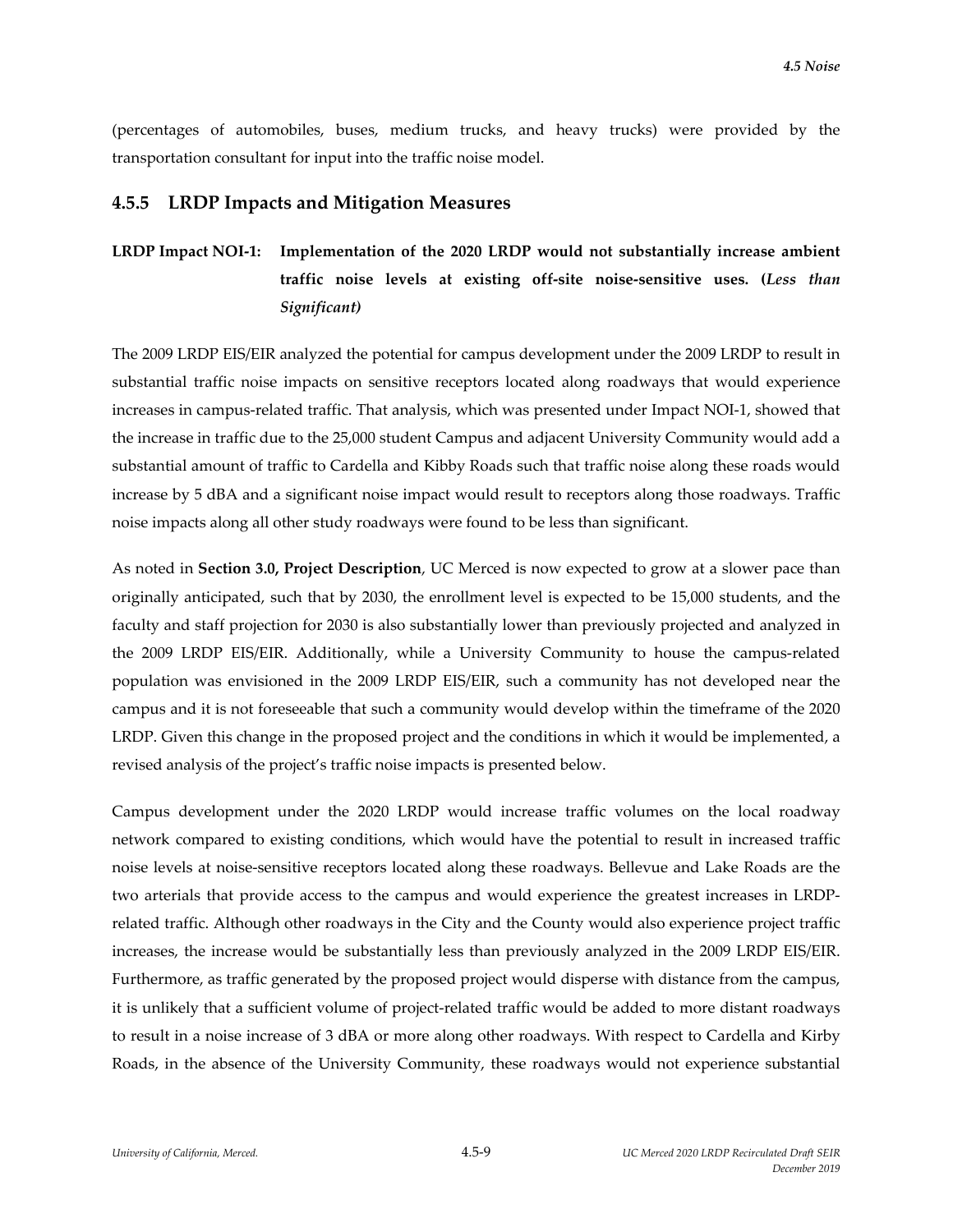traffic increases and significant impacts along these roadways are not anticipated. The traffic noise impact analysis below is therefore focused on Bellevue and Lake Roads.

There are some existing residential receptors along Bellevue and Lake Roads that would be exposed to noise from traffic on the two roadways. Most homes on Lake Road and Bellevue Road are set back about 100 feet from the center of the road. However, a small number of homes along Bellevue Road are located about 80 feet from the roadway. Noise increases due to project-related traffic on Bellevue and Lake Roads were calculated by comparing project traffic noise levels to no-project traffic noise levels within the same time frame (i.e., 2030 No Project vs. 2030 with Proposed Project). **Table 4.5‐2, 2030 Predicted Traffic Noise Levels and Increases**, summarizes the calculated L<sub>dn</sub> noise levels at a distance of 100 feet from roadway links on the surrounding road network under Existing, 2030 No Project, and 2030 with Project traffic conditions. The calculated traffic‐generated noise increases between existing conditions and 2030 both with and without the proposed project are also presented in the table.

**Table 4.5‐2 2030 Predicted Traffic Noise Levels and Increases (at 100 feet from the Center of the Roadway)**

|                      |                   | Modeled Lan Noise Level, dBA <sup>1</sup> |            |              | Increase over Existing,<br>dBA | 2030<br>with Project |                 |
|----------------------|-------------------|-------------------------------------------|------------|--------------|--------------------------------|----------------------|-----------------|
|                      |                   |                                           | 2030       | 2030         | 2030                           | 2030                 | Increase over   |
| Road                 | Location          | Existing                                  | No Project | with Project | <b>No Project</b>              | with Project         | 2030 No Project |
| Lake Road            | South of Bellevue | 60.9                                      | 61.2       | 61.6         | 0.3                            | 0.7                  | 0.4             |
| Lake Road            | South of Cardella | 61.0                                      | 61.1       | 62.6         | 0.1                            | 1.6                  | 1.5             |
| <b>Bellevue Road</b> | East of SR 59     | 58.5                                      | 58.6       | 61.1         | 0.1                            | 2.6                  | 2.5             |
| <b>Bellevue Road</b> | East of G St      | 59.6                                      | 59.7       | 62.6         | 0.1                            | 3.0                  | 2.9             |

*Source: Impact Sciences. Model results are contained in Appendix 4.5.* 

Note: Noise level is calculated from the cumulative traffic noise resulting from Lake Road and Bellevue Road at actual nearest receptor *locations. Distances to these receptors are approximately 100 feet from the center of the roadway.*

*<sup>1</sup> Calculations assume an ambient background noise level of about 50 dBA Ldn.*

As **Table 4.5‐2** above shows, background plus project traffic on Bellevue Road would cause the ambient noise levels to increase from less than 59 dBA L<sub>dn</sub> at the present time to about 63 dBA L<sub>dn</sub> under 2030 conditions. Noise levels at residences at a distance of up to 80 feet from this roadway would experience a slightly higher noise level increase. Along Lake Road, noise levels would increase from about 61 dBA L<sub>dn</sub> at the present time to about 63 dBA  $\rm L_{dn}$  in 2030. The resulting noise levels in 2030 along both roadways would not exceed the exterior noise standard of 65 dBA L<sub>dn</sub> that is applicable to residential land uses in Merced County. Furthermore, as the table shows, although the project would cause a noise increase, the increase would be less than 3 decibels. As noted above, under the significance criteria, a noise impact would be considered significant if the project causes an increase of 5 dBA or more, where the noise levels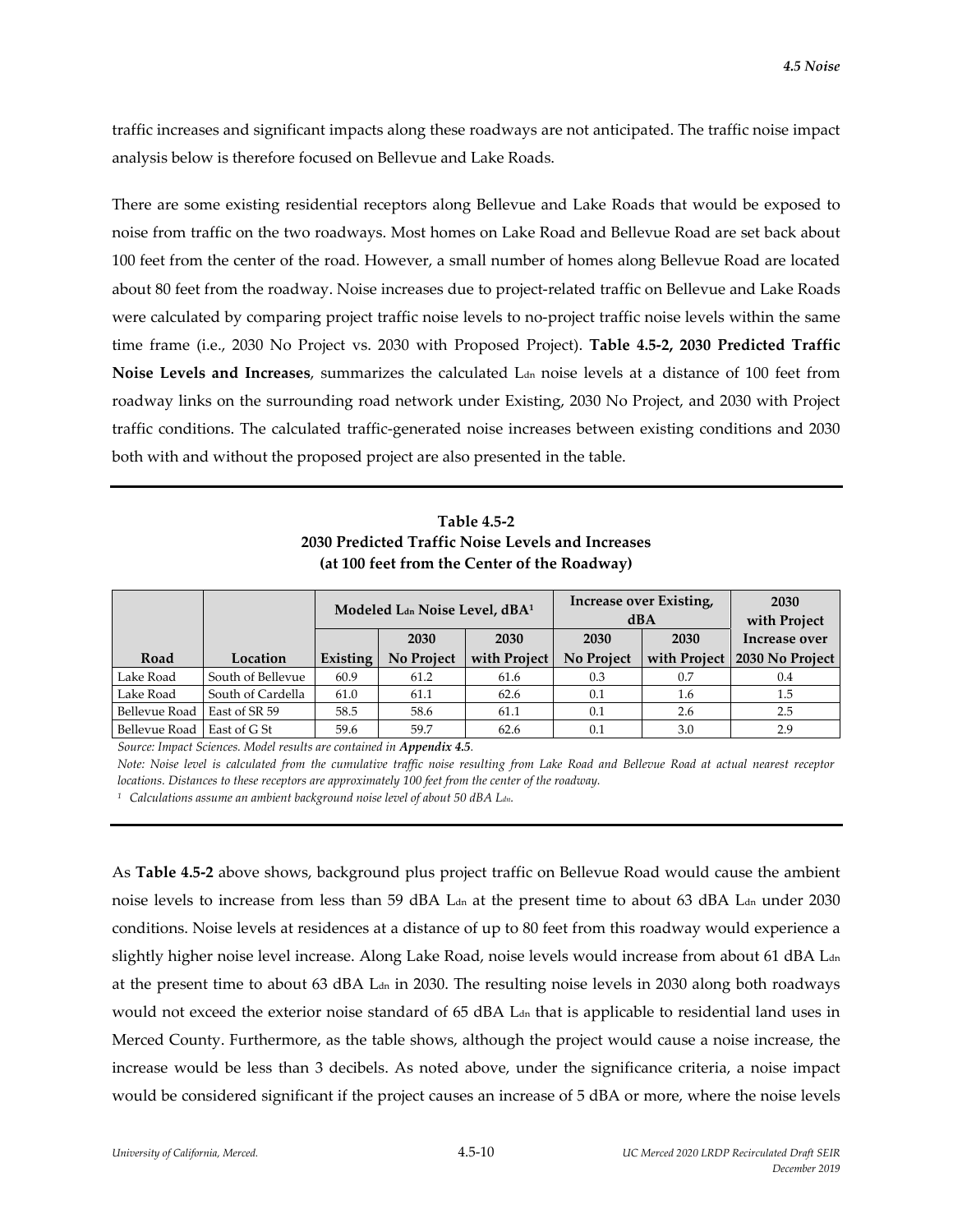without the project are 50 to 65 dBA L<sub>dn</sub> for residential uses and the increase in noise from the project does not cause the significance thresholds to be exceeded. The traffic added by the project would not cause the exceedance of this significance criteria.

In summary, implementation of the 2020 LRDP would not substantially increase ambient traffic noise levels at existing off‐site noise‐sensitive uses, and the impact would be less than significant.

With respect to small-scale projects that may be located within lands designated CMU, CBRSL or ROS, due to the small size and nature of these projects, they would be unlikely to substantially increase traffic and traffic‐related noise levels at off‐site noise sensitive uses. The impact would be less than significant.

**Mitigation Measures:** No mitigation is required.

l

# **LRDP Impact NOI‐2: Daily operations on the campus under the 2020 LRDP would not expose existing off‐site and future on‐site noise‐sensitive receptors to noise levels in excess of applicable standards. (***Less than Significant***)**

The 2009 LRDP EIS/EIR analyzed the potential for campus operations under the 2009 LRDP to result in noise impacts on nearby sensitive receptors. That analysis, which was presented under Impact NOI‐2, concluded that campus operations would not result in a significant noise impact on off‐site receptors. However, on-site receptors on the campus and in the University Community could be significantly affected by stationary noise sources such as HVAC on large buildings or a large stadium on the campus. The EIS/EIR concluded that noise from a large stadium or a similar facility may not be reduced to a less than significant level with mitigation.

As noted above, UC Merced is now expected to grow at a slower pace than originally anticipated, such that by 2030, the enrollment level is expected to be 15,000 students, and the faculty and staff projection for 2030 is also substantially lower than previously projected and analyzed in the 2009 LRDP EIS/EIR. Additionally, UC Merced is proposing a much more compact development and it is envisioned that all new campus facilities under the 2020 LRDP would be located within lands designated CMU, in the central portions of the campus site. In view of these changes, the potential for noise from campus operations to affect nearby receptors is reevaluated below.

Daily noise-generating activities on the campus would include student gatherings and conversations, athletic and recreational activities, social events, landscaping and maintenance activities, on‐site traffic, and mechanical equipment noise. The closest noise‐sensitive receptors to the project site include residences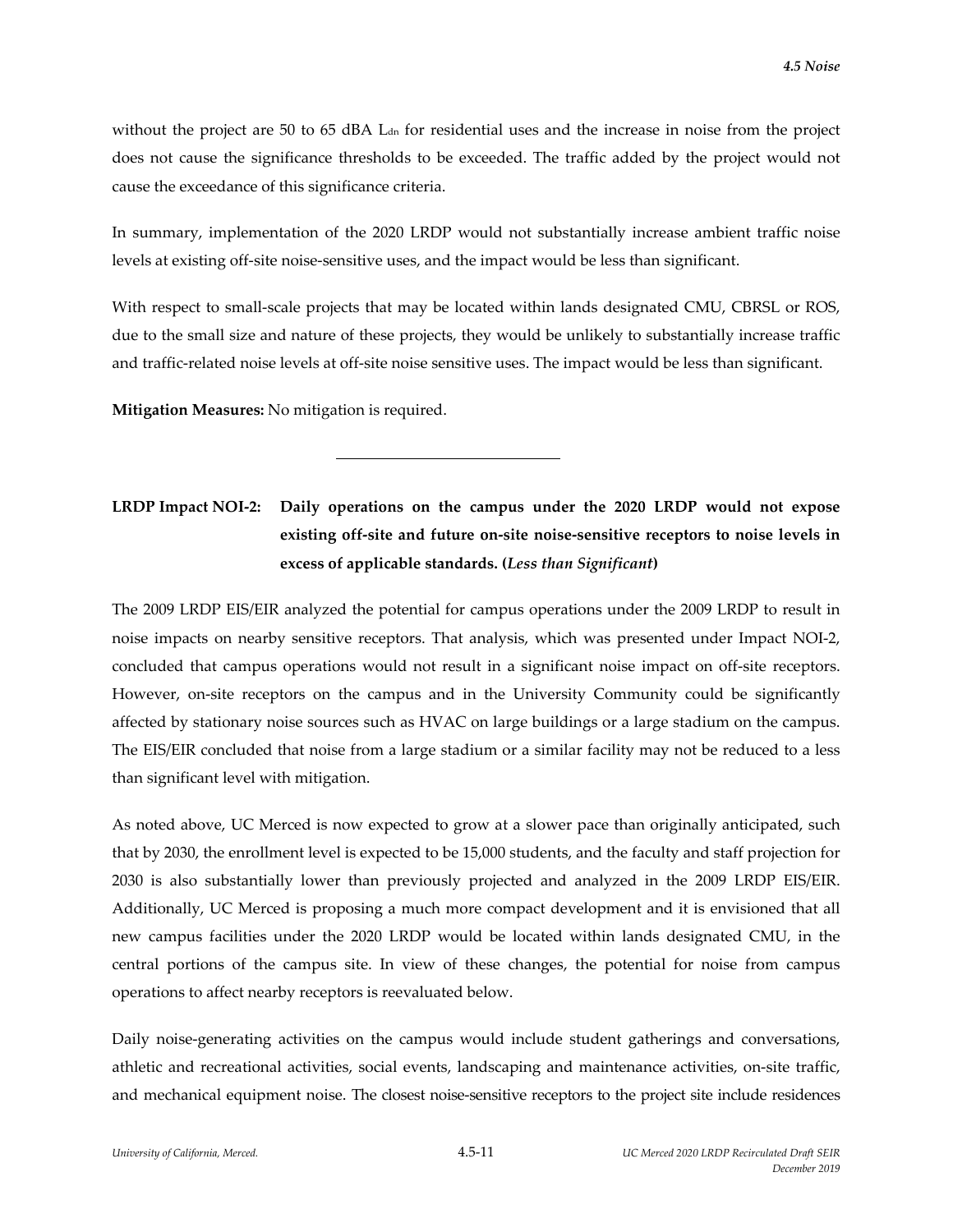along Lake Road and Bellevue Road to the west. The closest off‐site residences would be located directly across Lake Road from the campus' western boundary under the 2020 LRDP and about 500 feet from the campus' western boundary along Bellevue Road. However, a 400‐foot strip of Campus Parkway Open Space as well as Lake Road would separate the nearby existing residences along both Lake Road and Bellevue Road from future development on the campus on lands designated Campus Mixed Use (CMU) on the 2020 LRDP land use map. As a result of the intervening distance and the fact that noise levels generated by these activities are generally low at the source, noise generated by daily campus activities is not expected to exceed the noise standard of 65 dBA L<sub>dn</sub> exterior and 45 dBA L<sub>dn</sub> interior at off-site residential locations. Off‐site receptors are not expected to be exposed to noise levels in excess of the standards for noise‐sensitive uses.

On‐site noise‐sensitive receptors, including student housing and academic buildings on the campus, could be exposed to excessive noise from other land uses that are developed within the campus. For instance, noise levels could be elevated from the operation of commercial‐grade heating, ventilation, and air conditioning (HVAC) systems for large office and research facilities. However, noise levels associated with typical commercial grade HVAC systems can be reduced to below the noise standard for residences at a distance of less than 50 feet from the source with the use of standard attenuation barriers. As a result, on-site receptors are not expected to be exposed to noise levels in excess of the standards for noisesensitive uses.

In summary, existing off‐site sensitive receptors would not be substantially affected by noise generated by on‐site noise sources. In addition, sensitive land uses within the campus would also not be substantially affected by noise generated at these facilities. This impact would be less than significant.

With respect to small-scale projects that may be located within lands designated CMU, CBRSL or ROS, due to the location, small size, and nature of these projects, they would be unlikely to substantially increase on‐site noise levels and off‐site sensitive receptors would not be affected. The impact would be less than significant.

**Mitigation Measures:** No mitigation is required.

l

**LRDP Impact NOI‐3: Construction activities associated with development under the 2020 LRDP could expose existing off‐site and future on‐site noise‐sensitive receptors to elevated noise levels. (***Potentially Significant; Less than Significant)*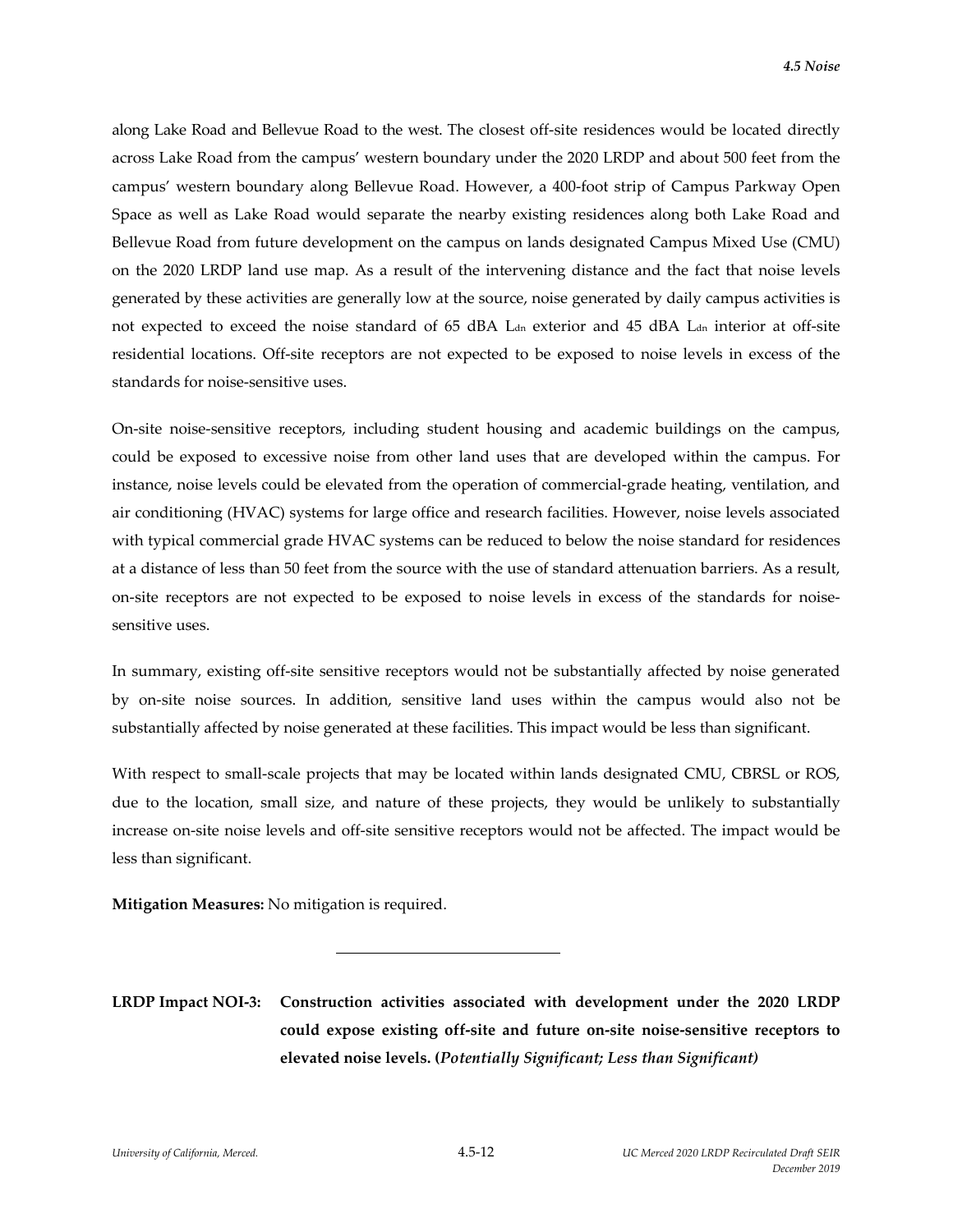The 2009 LRDP EIS/EIR analyzed the potential for construction activities associated with projects under the 2009 LRDP to result in noise impacts on nearby sensitive receptors. That analysis, which was presented under Impact NOI‐3, concluded that significant noise impacts would occur if construction activities were undertaken during nighttime hours.

As noted above, UC Merced is now expected to grow at a slower pace than originally anticipated. Additionally, UC Merced is proposing a much more compact development and it is envisioned that all new campus facilities under the 2020 LRDP would be located on lands designated CMU, in the central portions of the campus site. In view of these changes, the potential for noise from campus construction activities to affect nearby receptors is reevaluated below.

Intermittent construction under the 2020 LRDP would occur between 2020 and 2030 and would include ground clearing, earthmoving, foundations, erection of structures, and finishing. Noise impacts resulting from construction depend on the noise generated by various pieces of construction equipment, the timing and duration of noise‐generating activities, and the distance and shielding between construction noise sources and noise‐sensitive areas. **Table 4.5‐3, Construction Equipment Noise Emission Levels**, summarizes noise levels produced by commonly used construction equipment. Individual types of construction equipment are expected to generate noise levels ranging from 74 to 89 dBA at a distance of 50 feet.

| Equipment      | <b>Typical Noise Level (dBA)</b><br><b>50 feet from Source</b> |  |  |  |
|----------------|----------------------------------------------------------------|--|--|--|
| Grader         | 85                                                             |  |  |  |
| Bulldozers     | 85                                                             |  |  |  |
| Truck          | 88                                                             |  |  |  |
| Loader         | 85                                                             |  |  |  |
| Roller         | 74                                                             |  |  |  |
| Air Compressor | 81                                                             |  |  |  |
| Backhoe        | 80                                                             |  |  |  |
| Pneumatic Tool | 85                                                             |  |  |  |
| Paver          | 89                                                             |  |  |  |
| Concrete Pump  | 82                                                             |  |  |  |

**Table 4.5‐3 Construction Equipment Noise Emission Levels**

*Source: Federal Transit Administration 2006.*

Noise generated by construction activities is anticipated to be greatest during site grading activities and excavation for underground utilities. Noise generated during foundation and building construction would be lower. Maximum noise levels at a distance of 50 feet from the source would typically range from 70 to 90 dBA during excavation and grading activities and from 65 to 85 dBA during building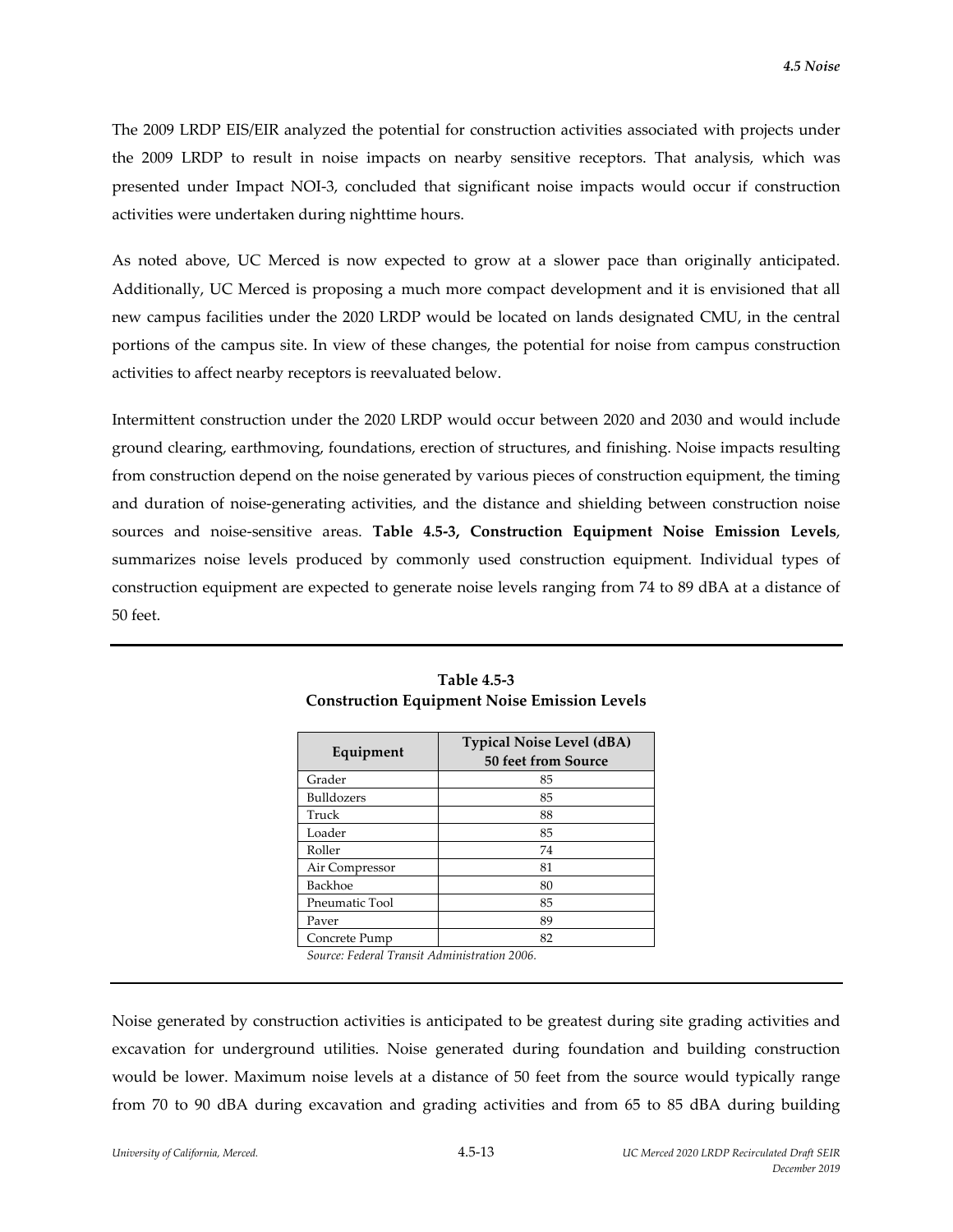construction. Hourly average construction noise levels measured at a distance of 50 feet from the center of the site are typically 75 dBA to 85 dBA during busy construction periods. Hourly average construction noise levels would typically range from 74 to 85 dBA at a distance of 50 feet from the center of construction activities and 56 to 71 at a distance of 400 feet, not taking into account shielding from buildings or terrain. Maximum noise levels would typically range from 70 to 90 dBA at a distance of 50 feet and 52 to 72 dBA at a distance of 400 feet. Construction noise levels decrease at a rate of about 6 dBA per doubling of distance between the source and receptor. Shielding by buildings or terrain often results in much lower construction noise levels at distant receptors.

#### *Noise Impacts from On‐Site Construction*

The closest noise‐sensitive receptors to the project site include residences along Lake Road and Bellevue Road to the west. However, as noted above, a 400‐foot strip of land designated Campus Parkway Open Space would separate the closest existing residences from future CMU development on the campus, and the intervening distance between construction sites and other nearby residences would be even greater.

As discussed earlier in this section, daytime construction noise would be exempt from the County's Ordinance and would result in a less than significant impact. A significant noise impact would occur if construction activity is predicted to result in: (1) maximum noise levels exceeding 75 dBA L<sub>max</sub> at any residential property or 80 dBA L<sub>max</sub> at any non-residential property between the hours of 6:00 PM and 7:00 AM; (2) an hourly average sound level that is more than 10 dBA  $L_{eq}$  above the ambient sound level between the hours of 6:00 PM and 10:00 PM; or (3) an hourly sound level more than 5 dBA L<sub>eq</sub> above the ambient sound level between the hours of 10:00 PM and 7:00 AM. Maximum noise levels are predicted to exceed 75 dBA within 300 feet from construction activities. Ambient sound levels are predicted to increase at the residences by more than 5 dB Leq when construction is located within 500 feet of residences. Ambient sound levels are predicted to increase at the residences by 10 dB Leq or more when construction is within 300 feet of residences.

Some of the off‐site residences along Lake Road would be located within 500 feet of campus construction in the western portion of the campus. Construction occurring within 300 feet of residences between the hours of 6:00 PM and 10:00 PM and within 500 feet of residences between the hours of 10:00 PM and 7:00 AM would result in a significant noise impact. **LRDP Mitigation Measure NOI‐3** is set forth below to address this impact.

#### *Noise Impacts from Off‐Site Construction*

Providers of utilities to the campus would construct off‐site utility connections and infrastructure improvements, which could include installation of electrical lines, gas pipelines, sewer and potable water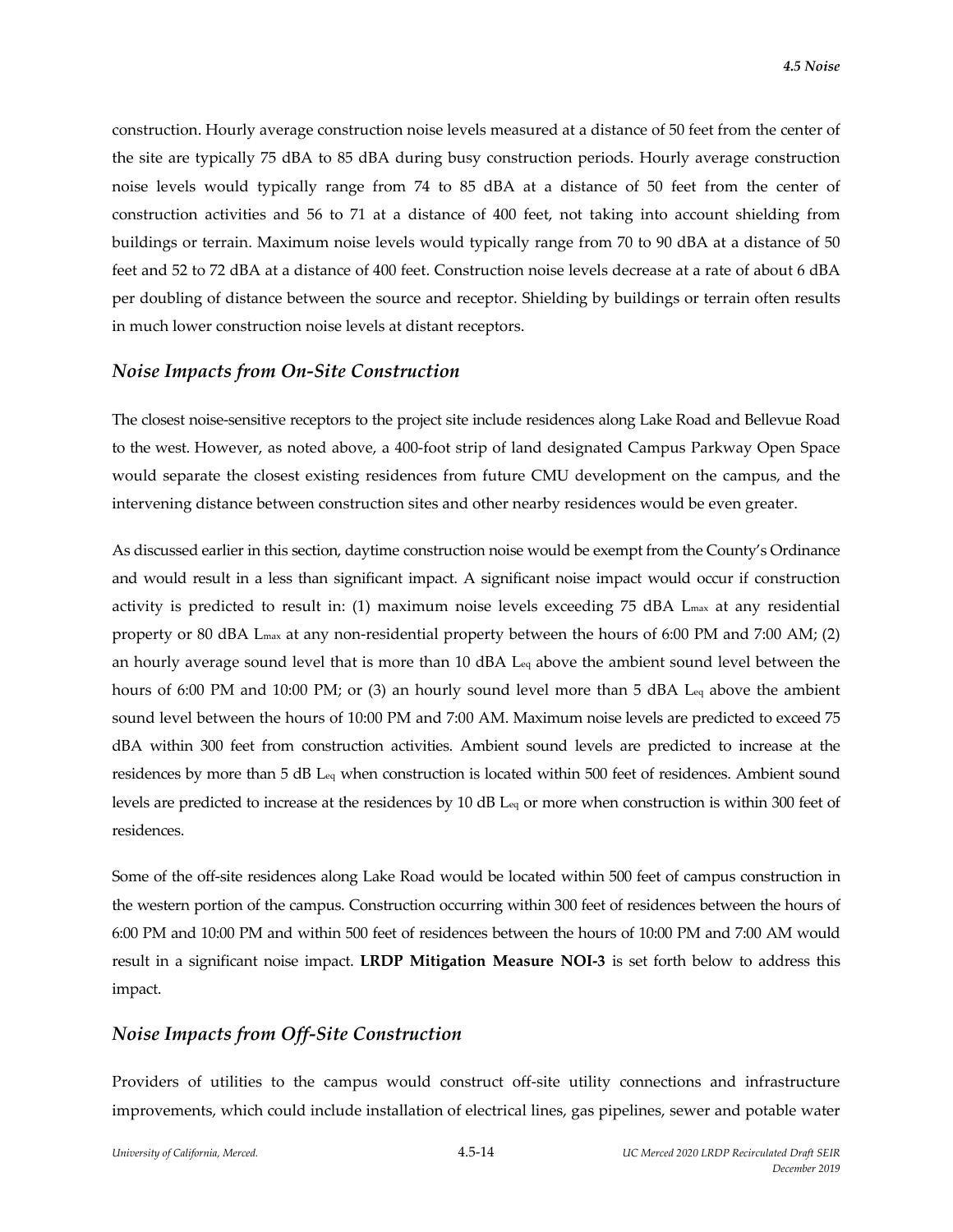lines, and possibly roadway improvements. For linear projects such as these, the zone of potential noise impacts is continuously moving during the project's construction phase. Generally, the noisiest activities come and go (from the standpoint of a fixed noise-sensitive receiver) within a few days. Constructionphase noise would primarily result from the use of motorized construction equipment. Other short‐term impacts from construction noise could result from construction traffic, including materials delivery. Noise impacts would be most noticeable in residential areas in the vicinity of project construction locations. Noise levels would vary depending on the type of equipment used, how it is operated, and how well it is maintained. Standard excavation and installation equipment, such as graders, backhoes, loaders, side‐boom tractors, welders, and trucks, would be used for construction of most project facilities.

Noise associated with infrastructure construction does not typically exceed 80 dBA L<sub>eq</sub> at a distance of 50 feet. Noise levels from construction operations decrease at a rate of approximately 6 dBA per doubling of distance between the source and receptor. Therefore, at a distance of 100 feet (which is approximately the distance from many of the existing noise‐sensitive land uses to the edges of the roadways), noise levels from infrastructure construction would be approximately 74 dBA  $\text{Leq}$  or less. The noise levels from construction of infrastructure are predicted to be 5 dBA higher than existing noise levels and thus clearly audible. Construction activities would be limited to between the hours of 7:00 AM and 6:00 PM and the duration of construction adjacent to any individual receptors would be short. Construction taking place between the hours of 7:00 AM and 6:00 PM is exempt from the County's Ordinance. Therefore, noise impacts from off‐site infrastructure would be less than significant.

In summary, construction activities occurring on the campus between the hours of 6:00 PM and 7:00 AM would result in significant noise impacts. Although daytime construction activities would not result in significant noise impacts as defined by the noise thresholds, because of the longer durations and higher noise levels that potentially could be involved in the construction of facilities within the campus, it is recommended that standard noise reduction techniques be used to further reduce the noise exposure of nearby noise‐sensitive receptors both off and on‐campus to construction noise. **LRDP Mitigation Measure NOI‐3** is proposed to reduce the noise impact from nighttime construction and to further minimize the less than significant impact from daytime construction.

With respect to small-scale projects that may be located within lands designated CMU, CBRSL or ROS, due to the location, small size, and nature of these projects, construction activities associated with these small projects would be unlikely to substantially increase on-site noise levels and on- and off-site sensitive receptors would not be affected. The impact would be less than significant.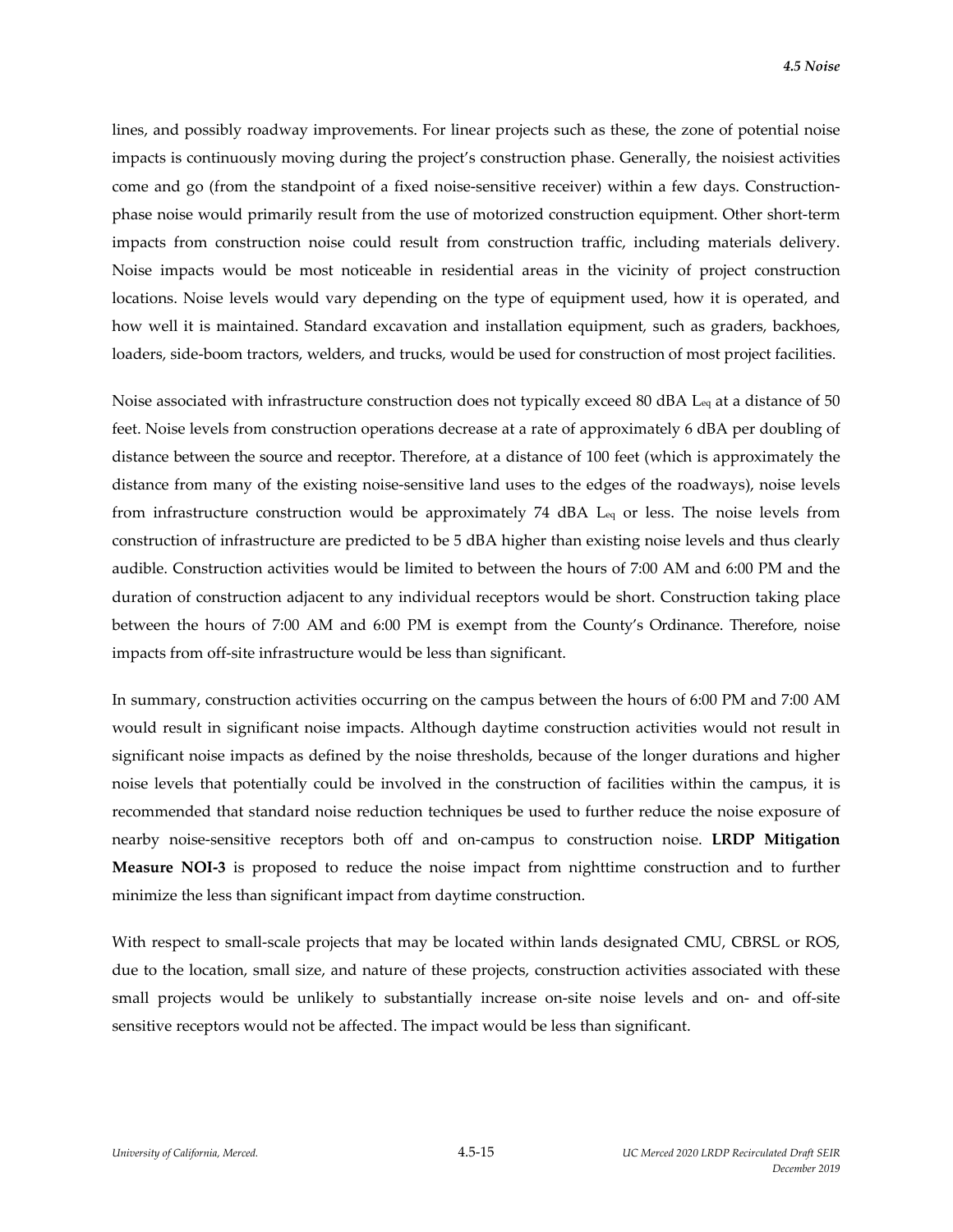### **Mitigation Measures:**

- **LRDP MM NOI‐3:** Prior to initiation of construction on a project that is within 500 feet of off‐site residential receptors, UC Merced shall develop and implement a construction noise mitigation program for that project that includes but is not limited to the following:
	- Construction activities within 500 feet of any residences shall be restricted to the hours of 7:00 AM and 6:00 PM on weekdays and Saturdays with no construction on Sundays and holidays.
	- All noise‐producing project equipment and vehicles using internal combustion engines shall be equipped where appropriate with exhaust mufflers and air‐inlet silencers in good operating condition that meet or exceed original factory specifications.
	- Mobile or fixed "package" equipment (e.g., arc‐welders, air compressors) shall be equipped with shrouds and noise control features that are readily available for that type of equipment.
	- All mobile or fixed noise‐producing equipment used on the project that is regulated for noise output by local, state or federal agency shall comply with such regulation while engaged in project-related activities.
	- Electrically powered equipment shall be used instead of pneumatic or internal combustion powered equipment, where practicable.
	- Material stockpiles, mobile equipment staging, construction vehicle parking, and maintenance areas shall be located as far as practicable from noisesensitive land uses.
	- Stationary noise sources such as generators or pumps shall be located away from noise‐sensitive land uses as feasible.
	- The use of noise-producing signals, including horns, whistles, alarms, and bells, shall be for safety warning purposes only. No project-related public address loudspeaker, two‐way radio, or music systems shall be audible at any adjacent noise‐sensitive receptor except for emergency use.
	- The erection of temporary noise barriers shall be considered where project activity is unavoidably close to noise‐sensitive receptors.
	- The noisiest construction operations shall be scheduled to occur together to avoid continuing periods of the greatest annoyance, wherever possible.
	- Construction vehicle trips shall be routed as far as practical from existing residential uses.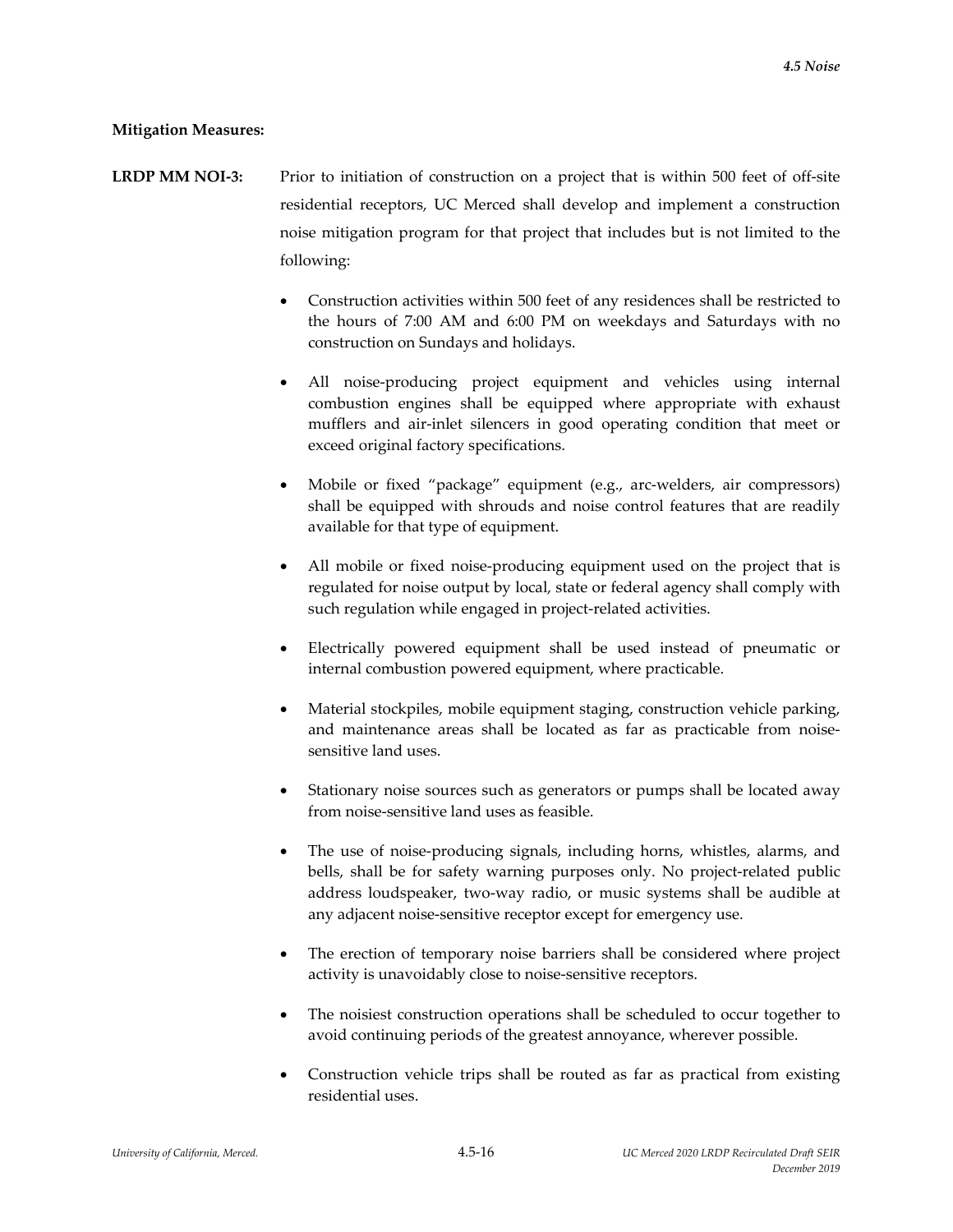- The loudest campus construction activities, such as demolition, blasting, and pile driving, shall be scheduled during summer, Thanksgiving, winter, and spring breaks when fewer people would be disturbed by construction noise.
- Whenever possible, academic, administrative, and residential areas that will be subject to construction noise shall be informed a week before the start of each construction project.

**Significance after Mitigation**: Construction noise impacts at existing noise-sensitive uses would be reduced to a less than significant level with the implementation of **LRDP Mitigation Measure NOI‐3**.

l

# **LRDP Impact NOI‐4: Pile driving activities during construction could expose nearby receptors to perceptible levels of groundborne vibration. (***Potentially Significant; Less than Significant***)**

The 2009 LRDP EIS/EIR analyzed the potential for construction activities associated with projects under the 2009 LRDP to result in groundborne vibration impacts on nearby sensitive receptors. That analysis, which was presented under Impact NOI-4, concluded that in the event that impact pile driving was employed in the construction of campus buildings, it could result in damage to structures when conducted within 50 feet of a structure and could also affect highly sensitive uses such as certain types of laboratories.

As noted above, UC Merced is projecting less growth and is proposing a much more compact development. It is envisioned that all new campus facilities under the 2020 LRDP would be located within lands designated CMU, in the central portions of the campus site. In view of these changes, the potential for vibrations from campus construction activities to adversely affect nearby receptors is reevaluated below.

Vibration levels generated by construction activities would vary depending on project conditions such as soil conditions, construction methods, and equipment used. Typical project construction activities would not generate substantial levels of vibration. Pile driving is not anticipated for the proposed project due to the geology that is typical for Merced County. However, in the event that pile driving is required during construction, it could produce groundborne vibration levels that might be perceptible to nearby sensitive receptors.

County Code 18.41.090 specifies that no use shall create any disturbing ground vibration based on typical human reaction beyond the boundaries of the site but does not provide specific vibration thresholds. However, the U.S. Department of Transportation suggests a vibration damage threshold of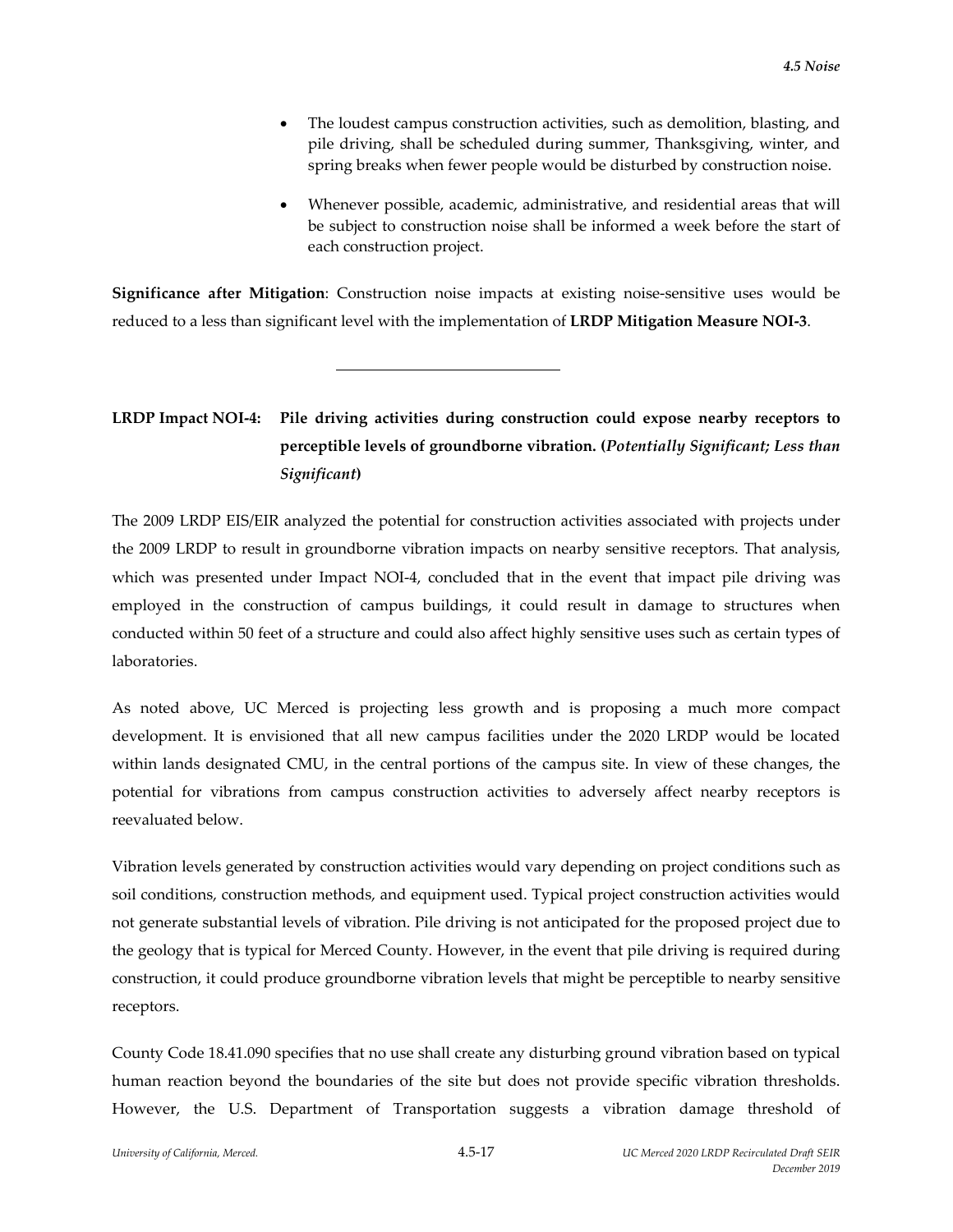0.50 inch/second of peak particle velocity (ppv) for reinforced buildings, 0.20 inch/second for nonengineered timber and masonry buildings, and 0.12 inches/second for buildings extremely susceptible to vibration damage (Federal Transit Administration 2006). The Transportation Research Board (Transportation Research Board 1997) suggests maximum allowable peak particle velocities from pile driving for various structure types and conditions. **Table 4.5‐4, Transportation Research Board Building Structure Vibration Criteria**, summarizes these values. For the purposes of this assessment, pile driving will be considered to result in a significant ground vibration impact if fragile or historic building structures would be exposed to ground vibration in excess of 0.20 inch/second or if other building structures would be exposed to ground vibration in excess of 0.50 inch/second.

| <b>Structure and Condition</b>               | Limiting PPV (in/sec) |
|----------------------------------------------|-----------------------|
| Historic and some old buildings              | 0.2                   |
| Residential structures                       | 0.5                   |
| New residential structures                   | $1.0\,$               |
| Industrial buildings                         | 2.0                   |
| <b>Bridges</b>                               | 2.0                   |
| Corners Tremonautotion Desegrals Doguel 1007 |                       |

| <b>Table 4.5-4</b>                                                         |  |
|----------------------------------------------------------------------------|--|
| <b>Transportation Research Board Building Structure Vibration Criteria</b> |  |

*Source: Transportation Research Board 1997.*

Impact pile drivers are estimated to generate an upper range of 0.537 inch/second, ppv, at a distance of 50 feet and vibratory pile drivers are estimated to generate an upper range of 0.260 inches/second, ppv. At a distance of 100 feet, impact pile drivers are estimated to generate an upper range of 0.190 inches/second, ppv, and vibratory pile drivers are estimated to generate an upper range of 0.092 inch/second, ppv. Groundborne vibration levels at distances of approximately 100 feet or more would not result in vibration levels exceeding 0.20 inch/second, ppv and would not, therefore, be anticipated to result in substantial effects. Impact pile driving within 50 feet of structures could cause structural damage to typical building structures and could cause annoyance to persons. Furthermore, at a few future campus facilities, such as laboratories, vibrations could have the potential to disrupt experiments. This is a potentially significant impact, and **LRDP Mitigation Measure NOI‐4a** and **4b** are set forth below to mitigate this impact.

With respect to small-scale projects that may be located within lands designated CMU, CBRSL or ROS, due to the location, small size, and nature of these projects, construction activities associated with these small projects would be unlikely to result in substantial vibrations and on- and off-site sensitive receptors would not be affected. The impact would be less than significant.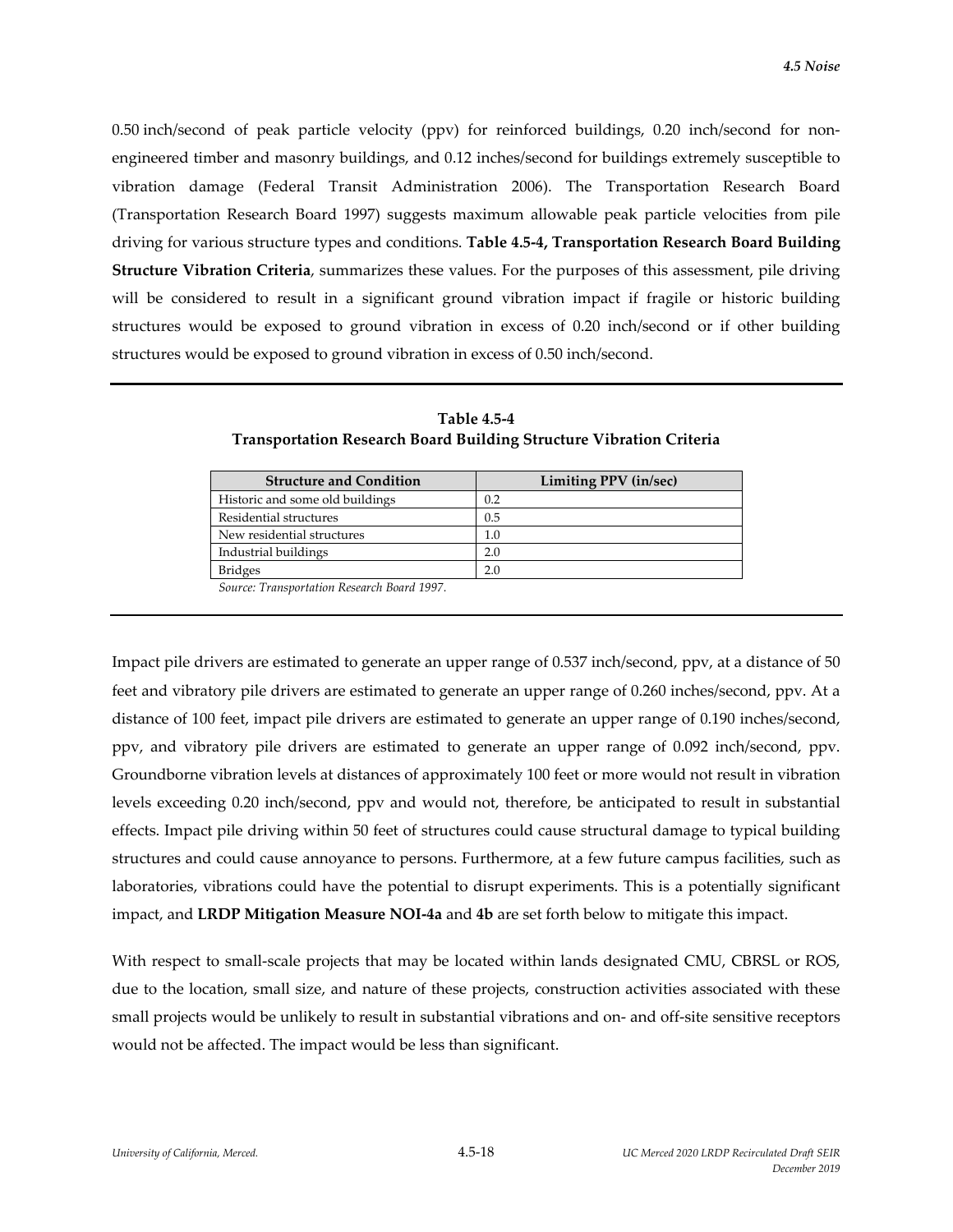#### **Mitigation Measures:**

- **LRDP MM NOI‐4a:** UC Merced shall avoid impact pile driving where possible in vibration‐sensitive areas. Drilled piles or the use of vibratory pile driving will be used where geological conditions permit their use. For impact pile driving activities occurring within 50 feet of typical structures, limit groundborne vibration due to construction activities to 0.50 inch/second, ppv (limit of potential for damage to typical structures) in the vertical direction at sensitive receptors. Since in many cases the information available during the preliminary engineering phase would not be sufficient to define specific vibration mitigation measures, UC Merced shall describe and commit to a mitigation plan to minimize construction vibration damage using all feasible means available.
- **LRDP MM NOI‐4b:** For construction adjacent to highly sensitive uses such as laboratories, UC Merced shall apply additional measures as feasible, including advance notice to occupants of sensitive facilities to ensure that precautions are taken in those facilities to protect ongoing activities from vibration effects.

**Significance after Mitigation**: With the implementation of the proposed mitigation measures, the impact would be reduced to a less than significant level.

## **4.5.6 Cumulative Impacts and Mitigation Measures**

l

**Cumulative Impact C‐NOI‐1: Development on the campus under the 2020 LRDP, in conjunction with other past, present, and reasonably foreseeable future development in the project area, would not generate a substantial permanent increase in noise levels at off‐site locations. (***Less than Significant)*

The year of analysis for the cumulative analysis in this SEIR is 2035. Although the horizon year used in this SEIR for the 2020 LRDP is 2030 and this plan does not provide land use planning for campus growth beyond that year, it is anticipated that UC Merced will continue to grow beyond 2030, although the rate and manner of that growth is not known at this time. For purposes of the cumulative impact analysis in this SEIR, it is assumed that enrollment will continue to increase at the same annual rate as is currently projected between 2020 and 2030. Based on this assumption, the enrollment is projected to increase to 17,500 students, and faculty and staff are projected to increase to 2,975 employees by 2035. Using this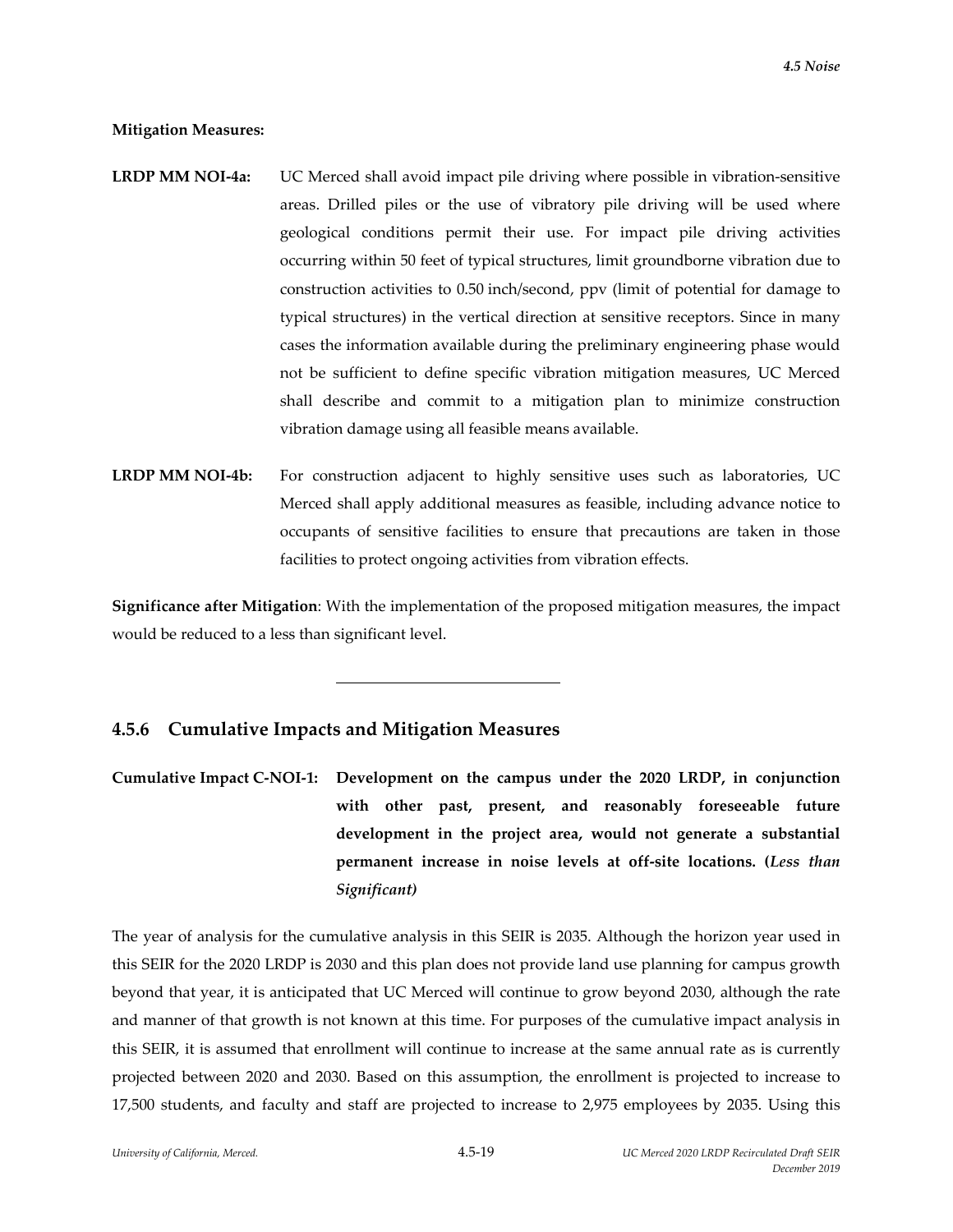enrollment and employment levels, traffic that would be generated by the campus in 2035 was estimated (see **Section 4.8** for 2035 Campus Scenario traffic analysis). The traffic data for the 2035 Campus Scenario combined with background traffic in 2035 was used to analyze the increases in noise levels at off‐site receptors under cumulative conditions.

**Table 4.5‐5, 2035 Predicted Traffic Noise Levels and Increases**, presents the calculated Ldn noise levels at a distance of 100 feet from roadway links on the surrounding road network under Existing, 2035 No Project, and 2035 with 2035 Campus Scenario traffic conditions. The calculated traffic‐generated noise increases are also summarized.

|               |                   | Modeled Lan Noise Level, dBA <sup>1</sup> |          |          | Increase over<br>Existing, dBA |          | 2035 Campus              |  |
|---------------|-------------------|-------------------------------------------|----------|----------|--------------------------------|----------|--------------------------|--|
|               |                   |                                           |          | 2035     |                                | 2035     | <b>Scenario Increase</b> |  |
|               |                   |                                           | 2035     | Campus   | 2035                           | Campus   | over 2035 No             |  |
| Road          | Location          | Existing                                  | No Build | Scenario | No Build                       | Scenario | Project                  |  |
| Lake Road     | South of Bellevue | 60.9                                      | 61.3     | 61.8     | 0.4                            | 0.9      | 0.5                      |  |
| Lake Road     | South of Cardella | 61.0                                      | 61.1     | 63.1     | 0.1                            | 2.1      | 2.0                      |  |
| Bellevue Road | East of SR 59     | 58.5                                      | 58.7     | 61.8     | 0.2                            | 3.3      | 3.1                      |  |
| Bellevue Road | East of G St      | 59.6                                      | 59.7     | 63.4     | 0.1                            | 3.8      | 3.7                      |  |

**Table 4.5‐5 2035 Predicted Traffic Noise Levels and Increases (at 100 feet from the Center of the Roadway)**

*Source: Impact Sciences. Model results are contained in Appendix 4.5.*

Note: Noise level is calculated from the cumulative traffic noise resulting from Lake Road and Bellevue Road at actual nearest receptor *locations. Distances to these receptors are approximately 100 feet from the center of the roadway.*

*<sup>1</sup> Calculations assume an ambient background noise level of about 50 dBA Ldn.*

As **Table 4.5‐5** above shows, background plus 2035 Campus Scenario traffic on Bellevue Road would cause the ambient noise levels to increase from less than 59 dBA L<sub>dn</sub> at the present time to slightly more than 63 dBA L<sub>dn</sub> under 2035 conditions. Along Lake Road, ambient noise levels would increase from about 61 dBA Ldn at the present time to about 63 dBA Ldn in 2035. The noise levels in 2035 along both roadways would not exceed the exterior noise standard of 65 dBA L<sub>dn</sub> that is applicable to residential land uses in Merced County. Furthermore, as the table shows, the project would cause noise increases that would be less than 4 decibels. As noted above, under the significance criteria, a noise impact would be considered significant if the project causes an increase of 5 dBA, where the noise levels without the project are 50 to 65 dBA L<sub>dn</sub> for residential uses and the increase in noise from the 2035 Campus Scenario traffic does not cause the significance thresholds to be exceeded. The traffic added by the 2035 Campus Scenario to the background traffic in 2035 would not cause the exceedance of this significance criteria. As a result, there would not be a significant cumulative impact with respect to traffic noise.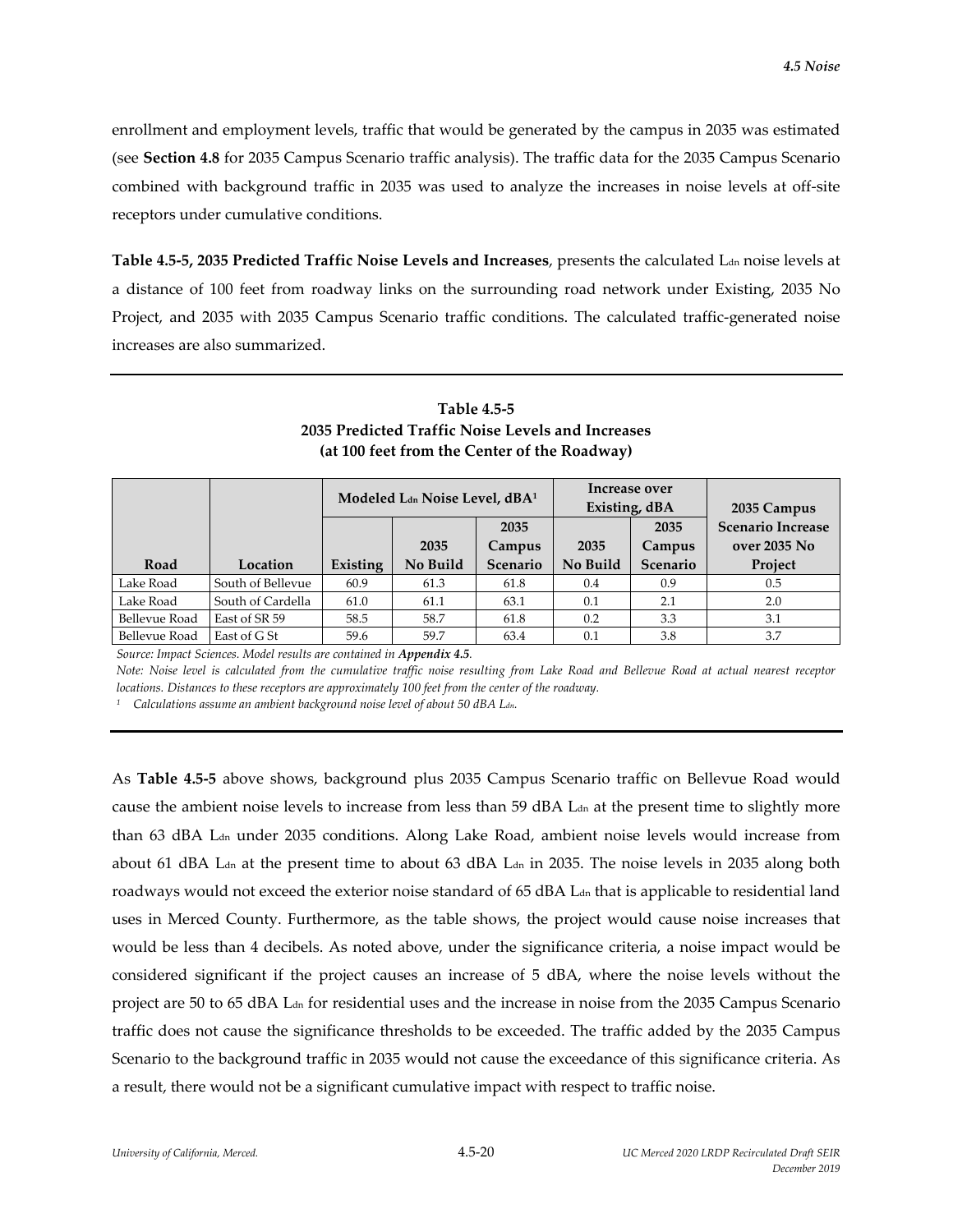**Mitigation Measures:** No mitigation is required.

l

# **Cumulative Impact C‐NOI‐2: Noise from construction and/or stationary sources on the campus, in conjunction with other past, present, and reasonably foreseeable future development in the project area, would not combine to substantially affect the same sensitive receptors. (***Less than Significant)*

With respect to cumulative construction noise and vibration impacts, those would occur only if the projects proposed by others were to be under construction the same time as the projects on the campus and if these concurrent projects would be in close proximity of the same sensitive receptor. At this time, there are no other projects proposed in proximity to the campus that would be under construction at the same time as the projects on the campus. Similarly, in order for the on-site stationary noise (HVAC, generators, pumps, etc.) associated with the proposed project to accumulate with noise from other stationary noise sources, the noise sources would need to be in close proximity of the same sensitive receptor. At this time, there are no other projects proposed that would be in the vicinity of the same sensitive receptors as the projects on the campus. For this reason, there would not be a cumulative noise impact with respect to construction noise or noise from stationary sources.

**Mitigation Measures:** No mitigation is required.

l

## **4.5.7 References**

Caltrans. 2004. Transportation‐ and Construction‐Induced Vibration Guidance Manual. Sacramento, CA.

County of Merced, 1980. Merced County Year 2000 General Plan, Chapter IV, Section C.

Dowding, C.H., 1996. *Construction Vibrations.*

Federal Highway Administration. 2006. *Roadway Construction Noise Model User's Guide*.

Federal Transit Administration. 2006. Transit Noise and Vibration Impact Assessment. Washington, D.C.

- Fehr & Peers Transportation Consultants 2019. *UC Merced 2020 LRDP Transportation Impact Analysis, August.*
- Transportation Research Board. 1997. Dynamic effects of pile installations on adjacent structures. A synthesis of highway practice. Washington, D.C.

Wiss, J. F. 1981. "Construction Vibrations: State of the Art." *Journal of the Geotechnical Engineering Division.*